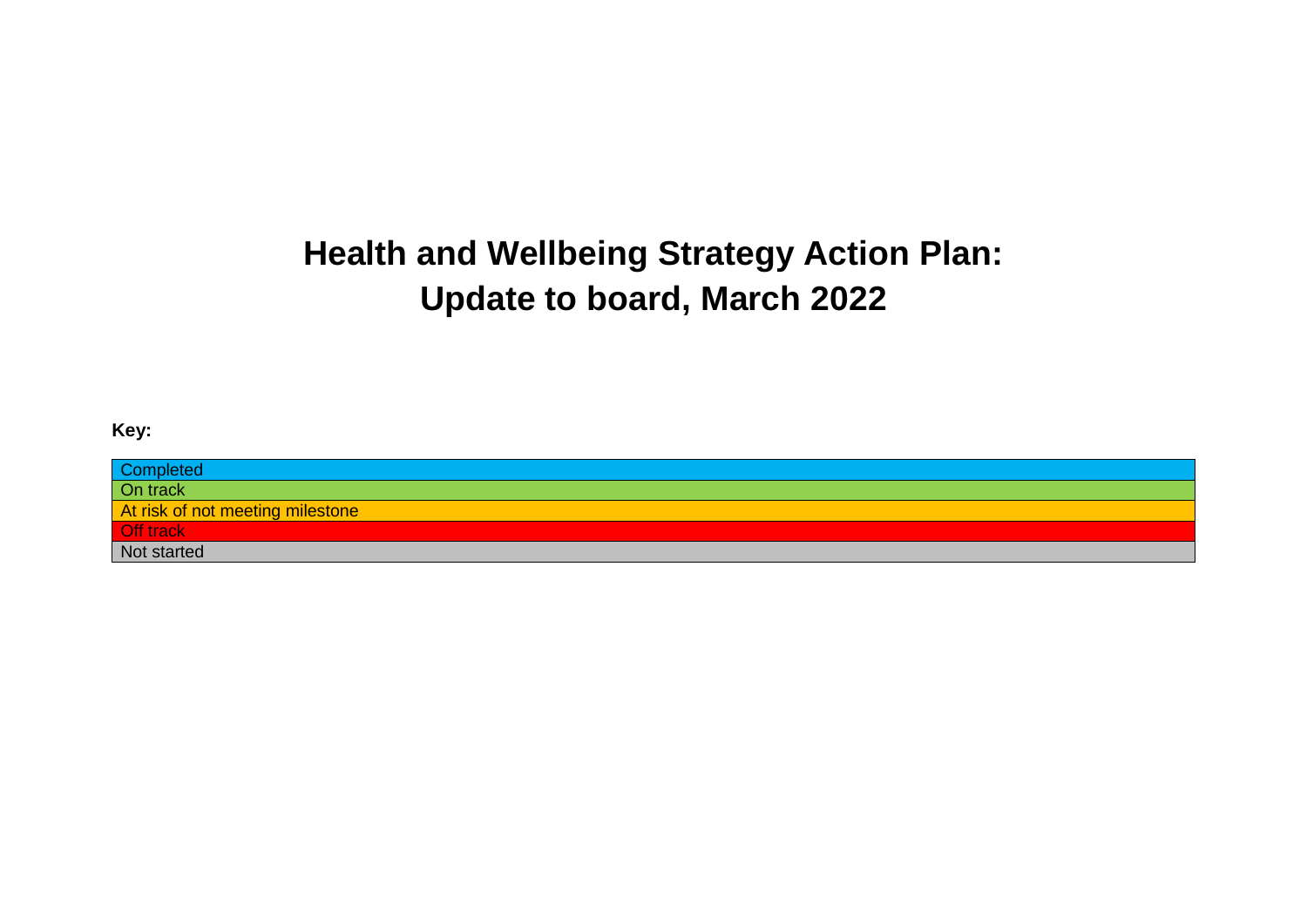#### **Aim 1: All children get the best start in life and go on to achieve their full potential**

Board sponsors: Suzanne Joyner, Strategic Director of Children and Young People's Services, Rotherham Metropolitan Borough Council and Dr Jason Page, Vice Chair, Rotherham Clinical Commissioning Group

| <b>Priority</b> | #   | <b>Milestones</b>                                                                                   | <b>Timescale</b>                               | Lead(s)                                               | <b>BRAG</b><br>rating | <b>Progress update</b>                                                                                                                    |
|-----------------|-----|-----------------------------------------------------------------------------------------------------|------------------------------------------------|-------------------------------------------------------|-----------------------|-------------------------------------------------------------------------------------------------------------------------------------------|
| Cross-cutting   | 1.1 | Work with Health and Wellbeing<br>Board partners to develop a 'Best                                 | April 2022 - stage<br>one developed,           | Alex<br>Hawley,                                       |                       | Progress paused to allow<br>space for discussion                                                                                          |
|                 |     | Start and Beyond' strategy. *<br>*N.B. the strategy will be developed in four<br>lifecourse stages. | focusing on 1001<br>Days as first<br>component | <b>RMBC</b><br><b>CYP Lead</b><br>to be<br>identified |                       | regarding merging with Early<br>Help strategy, which covers<br>very similar ground. Service<br>mapping and outcome<br>workshops therefore |
|                 |     |                                                                                                     | April 2023 -                                   |                                                       |                       | suspended for the time-<br>being.                                                                                                         |
|                 |     |                                                                                                     | complete strategy<br>developed                 |                                                       |                       | Agreed in principle that Best<br>Start and Beyond framework<br>would sit under broad Early<br>Help system umbrella                        |
|                 |     |                                                                                                     |                                                |                                                       |                       | covering both health<br>perspective and<br>safeguarding perspective.                                                                      |
|                 |     |                                                                                                     |                                                |                                                       |                       | This enables restart of<br>processes to understand<br>service provision with direct                                                       |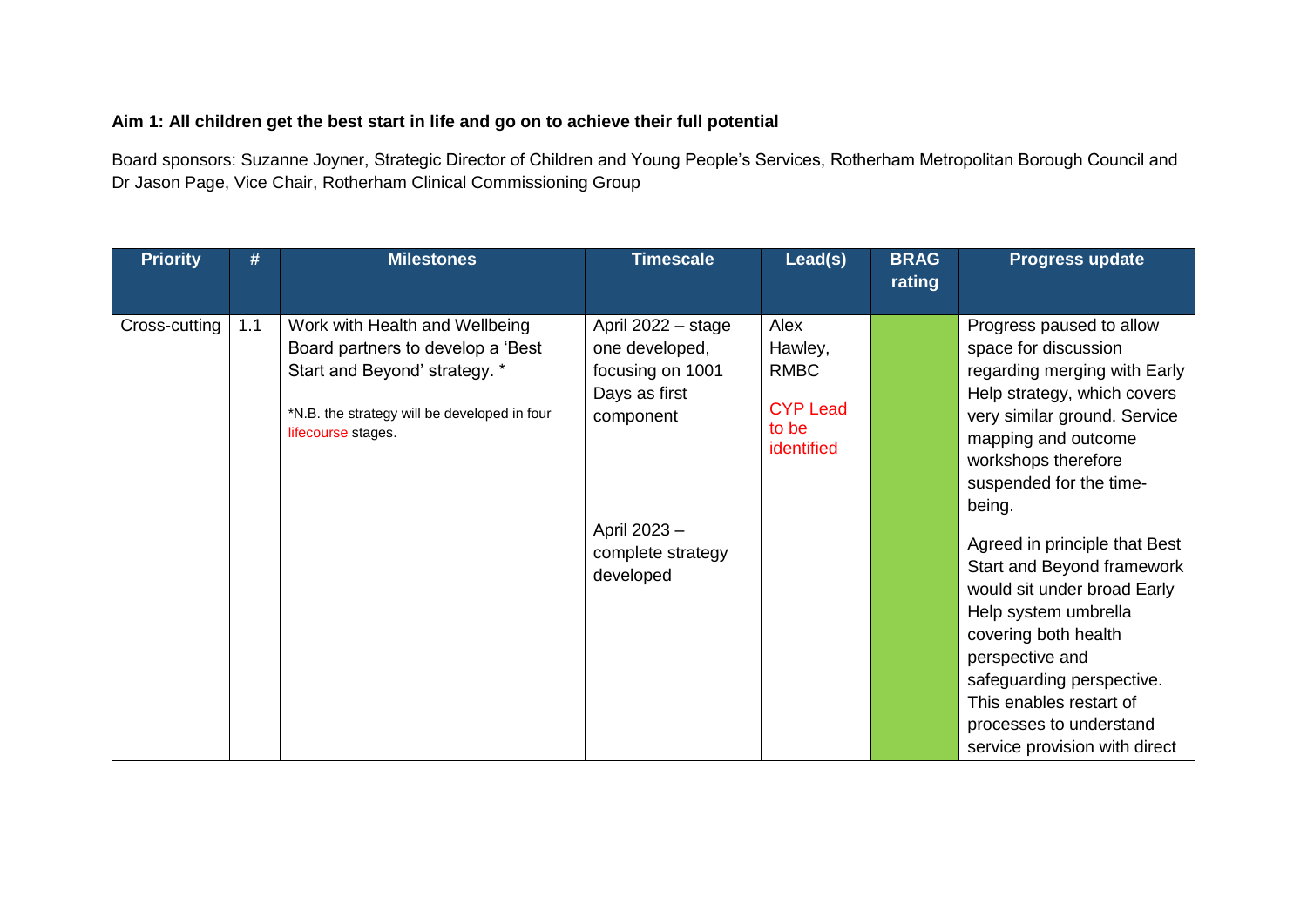|     |                                                                                                                                                                                                                                |                                         |                                                                                         | and indirect influence on<br>children and families<br>Ownership of actions and<br>reporting lines will be set out<br>clearly.<br>Update to be presented to<br>Health and Wellbeing Board<br>in June.                                                                                                                                                                                                                                                                                                                                                            |
|-----|--------------------------------------------------------------------------------------------------------------------------------------------------------------------------------------------------------------------------------|-----------------------------------------|-----------------------------------------------------------------------------------------|-----------------------------------------------------------------------------------------------------------------------------------------------------------------------------------------------------------------------------------------------------------------------------------------------------------------------------------------------------------------------------------------------------------------------------------------------------------------------------------------------------------------------------------------------------------------|
| 1.2 | Deliver the 0-19 service with a<br>universal offer to support all children<br>and young people and their families,<br>with an enhanced offer for those that<br>need it, ensuring that there is equality<br>across the service. | Ongoing for the<br>duration of the plan | Alison<br>Cowie,<br>Head of<br><b>Nursing</b><br>Children's<br>Services,<br><b>TRFT</b> | Universal service offer<br>provided to all families -<br>although the 12-15 year old<br>Covid vaccination<br>programme has impacted<br>slightly on mandated<br>contacts as the 0-19 service<br>has supported the<br>vaccination programme,<br>which has included the<br>delivery of second doses.<br>Maintaining continuity from<br>antenatal contacts can also<br>impact on new birth visit<br>mandate time period,<br>however this is seen as<br>beneficial for the families but<br>may impact on the defined<br>target. There was<br>consultation on this in |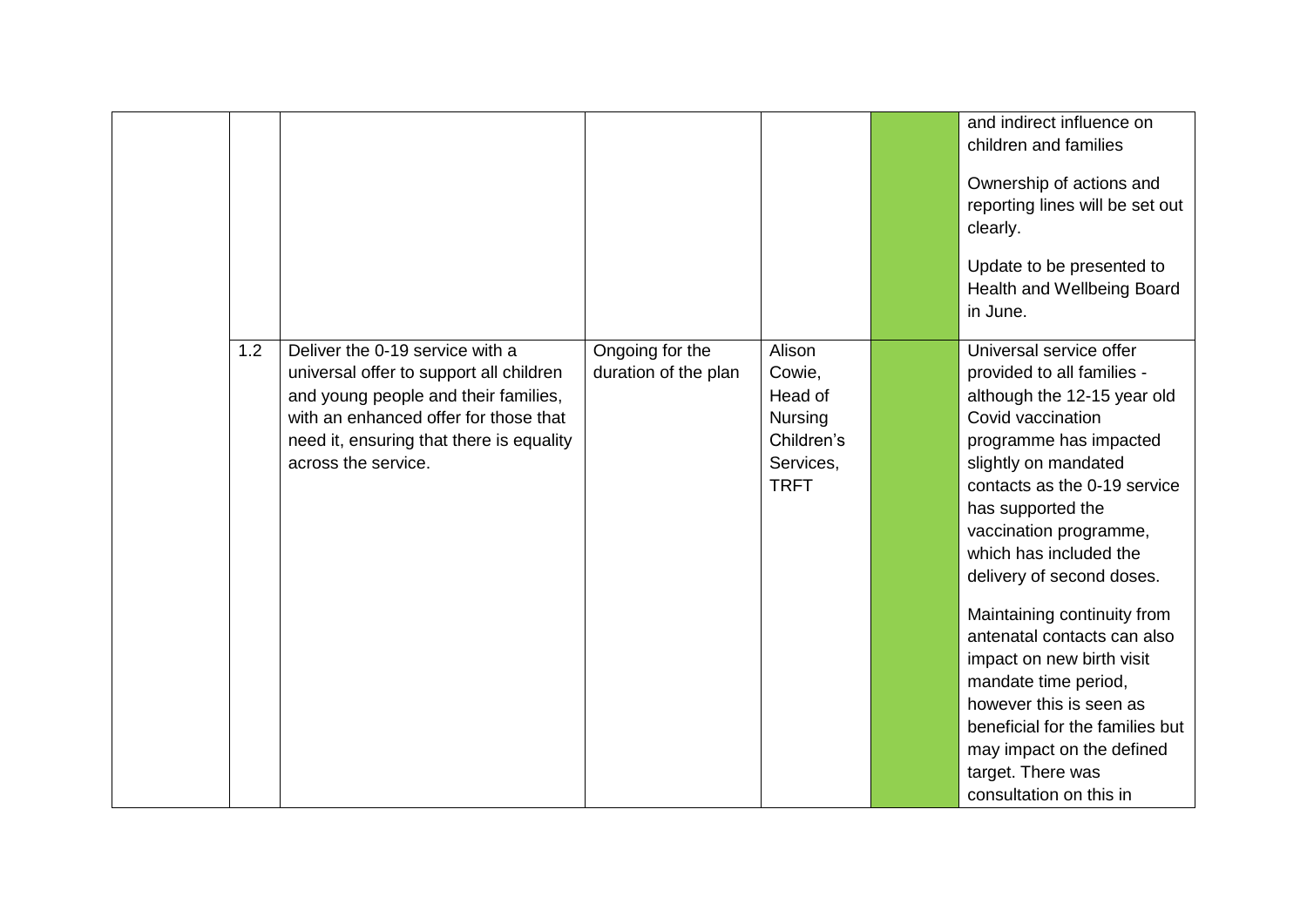| relation to NICE guidance<br>and the time period being<br>extended but nothing has<br>changed as yet<br>The enhanced targeted offer<br>continues to provide support<br>to more vulnerable families<br>though the Young Parents<br>Team, European Migrant<br>Team and Early Attachment<br>Team. Through Evolve<br>young people subject to<br>CSE/CCE are supported<br>and currently developing<br>pathways to support young<br>people within YOT.<br>There is also a Universal<br>Partnership Plus Team<br>supporting significantly<br>vulnerable families, those<br>who are Looked After are |
|----------------------------------------------------------------------------------------------------------------------------------------------------------------------------------------------------------------------------------------------------------------------------------------------------------------------------------------------------------------------------------------------------------------------------------------------------------------------------------------------------------------------------------------------------------------------------------------------|
|                                                                                                                                                                                                                                                                                                                                                                                                                                                                                                                                                                                              |
|                                                                                                                                                                                                                                                                                                                                                                                                                                                                                                                                                                                              |
|                                                                                                                                                                                                                                                                                                                                                                                                                                                                                                                                                                                              |
|                                                                                                                                                                                                                                                                                                                                                                                                                                                                                                                                                                                              |
| offered a high-level service                                                                                                                                                                                                                                                                                                                                                                                                                                                                                                                                                                 |
| to review health and                                                                                                                                                                                                                                                                                                                                                                                                                                                                                                                                                                         |
| development and offer                                                                                                                                                                                                                                                                                                                                                                                                                                                                                                                                                                        |
| support.                                                                                                                                                                                                                                                                                                                                                                                                                                                                                                                                                                                     |
| Alex<br>Action plan will be<br>1.3<br>Develop a local action plan to deliver<br>April 2022 - stage<br>Develop our                                                                                                                                                                                                                                                                                                                                                                                                                                                                            |
| developed through Best<br>on the first 1001 days.<br>one developed,<br>approach to<br>Hawley,                                                                                                                                                                                                                                                                                                                                                                                                                                                                                                |
| focusing on 1001<br>give every                                                                                                                                                                                                                                                                                                                                                                                                                                                                                                                                                               |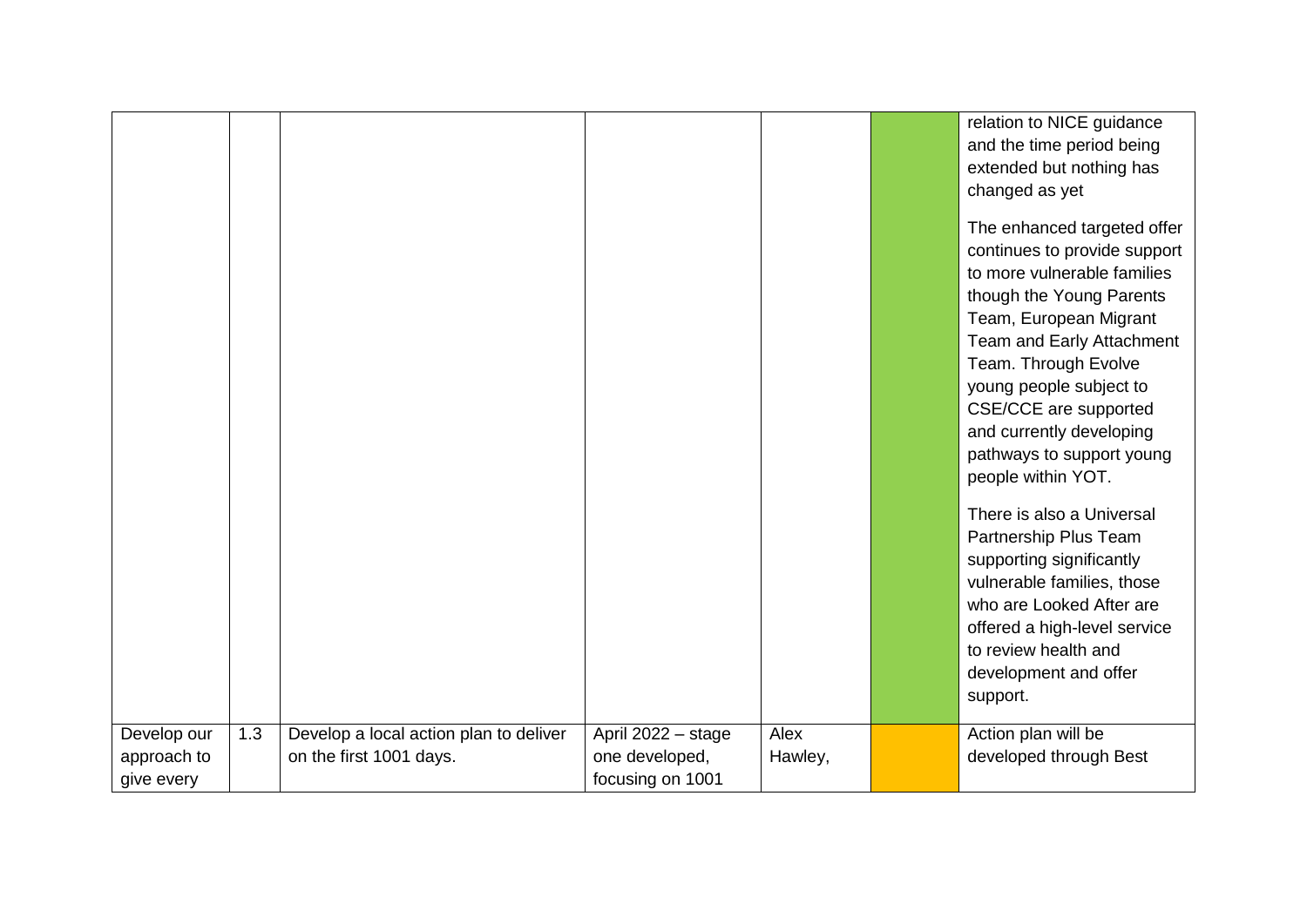| child the best<br>start in life. |     |                                                                                                                                                                                                                                                                                   | Days as first<br>component<br>April 2023-<br>complete strategy<br>developed | <b>RMBC</b>                    | Start Strategy, see update in<br>1.1 above                                                                                                                                                                                                                                                                                                                                                                                                                                                     |
|----------------------------------|-----|-----------------------------------------------------------------------------------------------------------------------------------------------------------------------------------------------------------------------------------------------------------------------------------|-----------------------------------------------------------------------------|--------------------------------|------------------------------------------------------------------------------------------------------------------------------------------------------------------------------------------------------------------------------------------------------------------------------------------------------------------------------------------------------------------------------------------------------------------------------------------------------------------------------------------------|
|                                  | 1.4 | Develop a breast-feeding friendly<br>charter and campaign for Health and<br>Wellbeing Board partners to sign up<br>$\mathsf{to}$ .<br>*New wording for action: 'Breastfeeding<br>Borough' declaration to be prepared,<br>containing BF friendly places, BF<br>policy, comms plan. | April 2022                                                                  | Alex<br>Hawley,<br><b>RMBC</b> | Exploring further options,<br>e.g. for a local scheme for<br>BF-friendly premises.<br>Working with provider about<br>continuity of care between<br>midwifery and health visiting,<br>with specific focus on<br>support for breastfeeding.<br>Inclusion of targets for<br>recruitment of premises as<br><b>UNICEF Baby Friendly</b><br>Initiative accredited included<br>within draft 0-19s<br>specification. This is<br>complete.<br>To be signed off by Health<br>and Wellbeing Board in June |
|                                  | 1.5 | Work with the LMS to ensure<br>continuity of carer is the default model<br>by March 2023.                                                                                                                                                                                         | <b>March 2023</b>                                                           | Sarah<br>Petty, Head<br>of     | The national target has<br>changed, and continuity of<br>carer will now be the default                                                                                                                                                                                                                                                                                                                                                                                                         |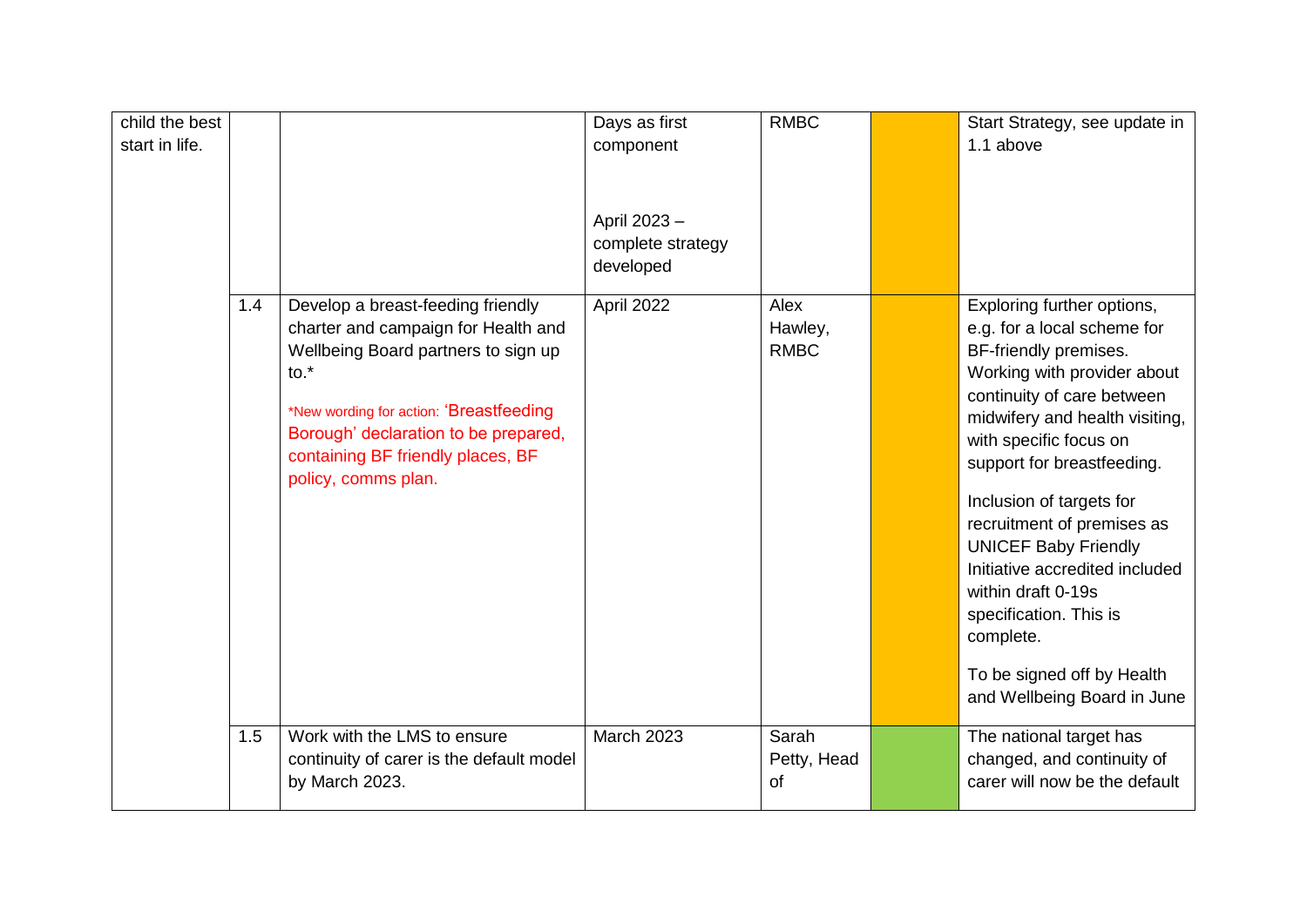|                                                                |     |                                                                                                          |                                                                                                                                                                                                          | Midwifery,<br><b>TRFT</b>               | model by March 2023. TRFT<br>are in the process of<br>developing the plan, with a<br>focus on targeting the most<br>vulnerable communities in<br>Rotherham, particularly<br>those from deprived<br>communities and ethnic<br>minority groups.                                                                                                                                                                                                                  |
|----------------------------------------------------------------|-----|----------------------------------------------------------------------------------------------------------|----------------------------------------------------------------------------------------------------------------------------------------------------------------------------------------------------------|-----------------------------------------|----------------------------------------------------------------------------------------------------------------------------------------------------------------------------------------------------------------------------------------------------------------------------------------------------------------------------------------------------------------------------------------------------------------------------------------------------------------|
| Support<br>children and<br>young<br>people to<br>develop well. | 1.6 | Review the childhood obesity<br>pathway.                                                                 | Review of current<br>pathway - March<br>2022 complete<br>Review of<br>recommissioned 0-<br>19 pathway - April<br>2023<br>Embedded within<br><b>Best Start and</b><br><b>Beyond Strategy</b><br>(see 1.1) | Alex<br>Hawley<br><b>RMBC</b>           | Draft Healthier Weight and<br><b>Physical Activity Health</b><br>Needs Assessment 2021 for<br>children and adults includes<br>description of 4 Tiers of<br>weight management<br>services.<br>Whilst there are some gaps<br>in current service provision,<br>proposing to broaden this<br>action to one of reviewing<br>the whole strategy/approach<br>- to be a more holistic and<br>prevention-led, and to<br>embed within Best Start and<br>Beyond Strategy. |
|                                                                | 1.7 | Explore opportunities to increase the<br>number of schools in Rotherham with<br>the Food for Life award. | October 2021                                                                                                                                                                                             | <b>Best Start -</b><br>Public<br>Health | Public Health have liaised<br>with catering services to<br>explore opportunities and                                                                                                                                                                                                                                                                                                                                                                           |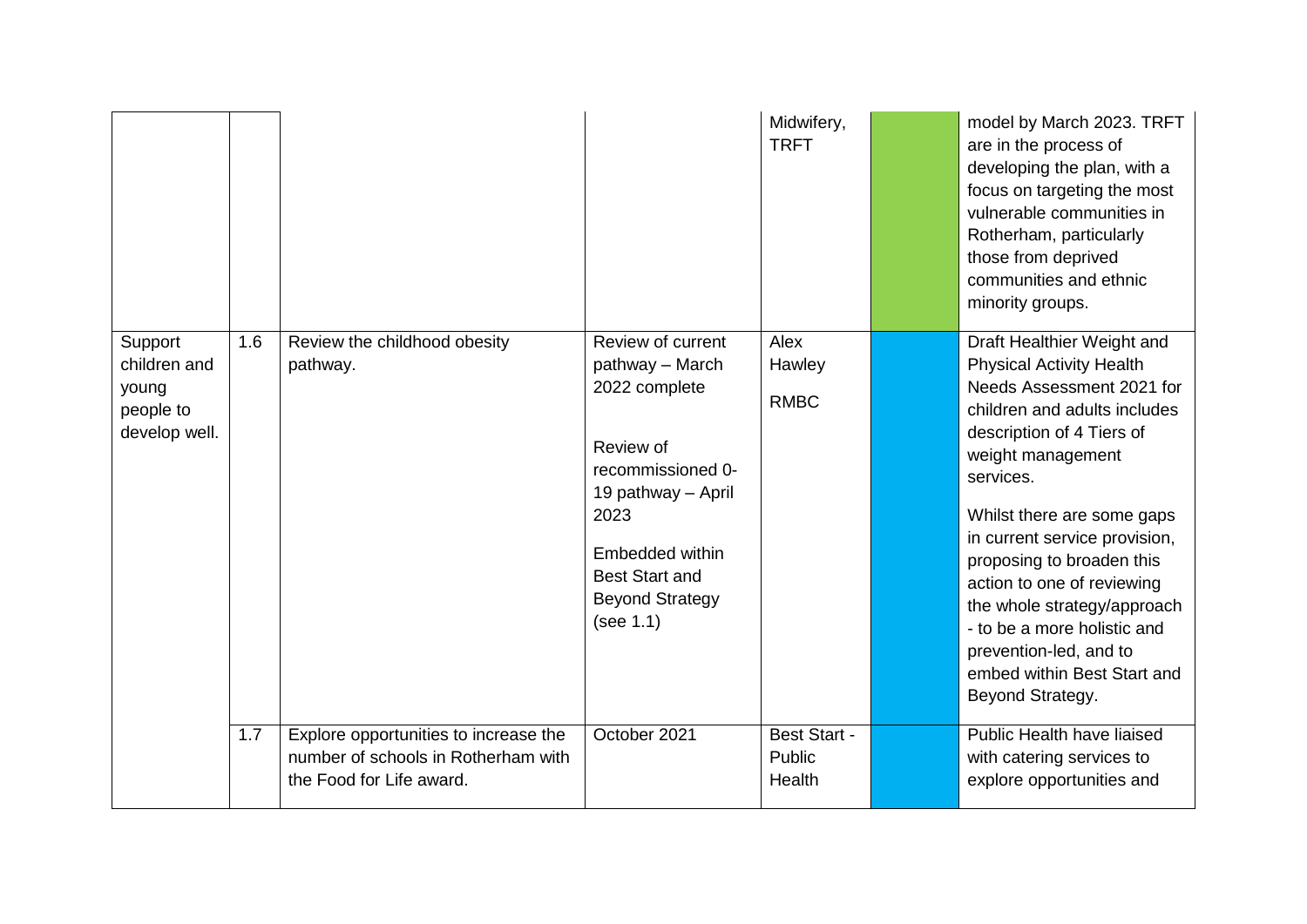|     |                                       |                  | Specialist, | <b>RMBC</b> services have    |
|-----|---------------------------------------|------------------|-------------|------------------------------|
|     |                                       |                  | <b>RMBC</b> | achieved a Food for Life     |
|     |                                       |                  |             | award. Further opportunities |
|     |                                       |                  |             | to improve food available in |
|     |                                       |                  |             | schools are being explored.  |
| 1.8 | Deliver against PHE funding to        | <b>July 2022</b> | Nathan      | Pilot roll out from November |
|     | develop a team around the school      |                  | Heath,      | 2021 to March 2022.          |
|     | model of working and report learning  |                  | <b>RMBC</b> |                              |
|     | to the Health and Wellbeing Board.    |                  |             |                              |
| 1.9 | Develop the response to the final     | March 2022       | Nathan      | The final response to the    |
|     | COVID survey report, including        |                  | Heath,      | COVID survey report has      |
|     | promoting what young people can do    |                  | <b>RMBC</b> | been shared with schools     |
|     | to support their own mental health,   |                  |             | and partners.                |
|     | delivering actions within schools and |                  |             | In response to this, several |
|     | developing our partnership response   |                  |             | schools have responded to    |
|     | to the findings.                      |                  |             | advise they are              |
|     |                                       |                  |             | implementing new practices,  |
|     |                                       |                  |             | including strategies to      |
|     |                                       |                  |             | support children and young   |
|     |                                       |                  |             | people with how they can     |
|     |                                       |                  |             | support their own mental     |
|     |                                       |                  |             | health.                      |
|     |                                       |                  |             | Responses received from      |
|     |                                       |                  |             | partners have included the   |
|     |                                       |                  |             | sharing of NHS Guidance for  |
|     |                                       |                  |             | children and young people's  |
|     |                                       |                  |             | mental health by health      |
|     |                                       |                  |             | colleagues including how     |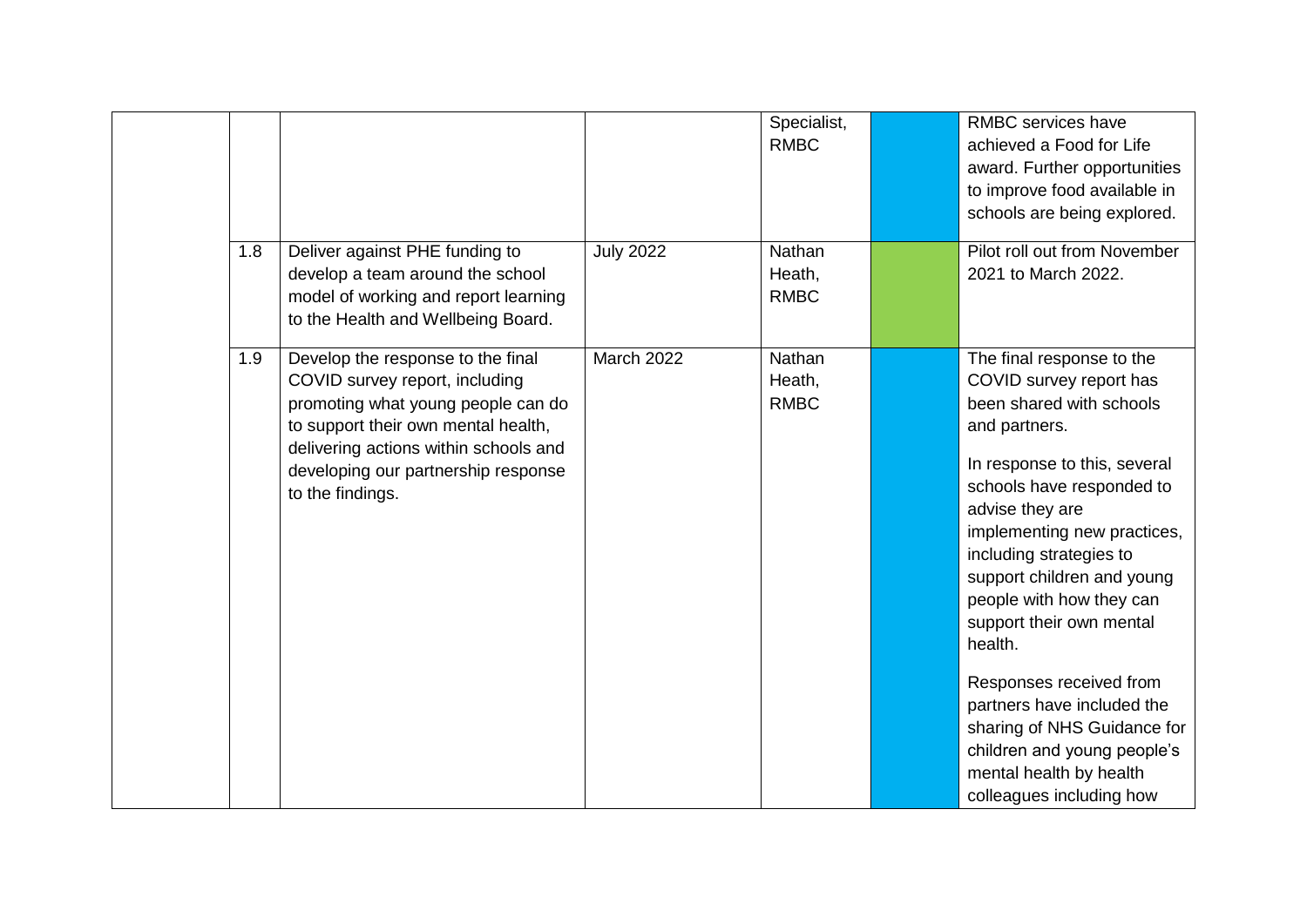|      |                                    |         |                                 | parents and carers can<br>access services, and self-<br>care recommendations for<br>young people. In addition,<br>the VAR CYPS Consortium<br>has commenced a 6 month<br>'Response' project which will<br>include actions to address<br>findings from the surveys. |
|------|------------------------------------|---------|---------------------------------|-------------------------------------------------------------------------------------------------------------------------------------------------------------------------------------------------------------------------------------------------------------------|
| 1.10 | Deliver the SEND development plan. | Ongoing | Nathan<br>Heath,<br><b>RMBC</b> | <b>SEND Ofsted/CQC written</b><br>statement of action<br>submitted and agreed by<br>Ofsted early February 22.                                                                                                                                                     |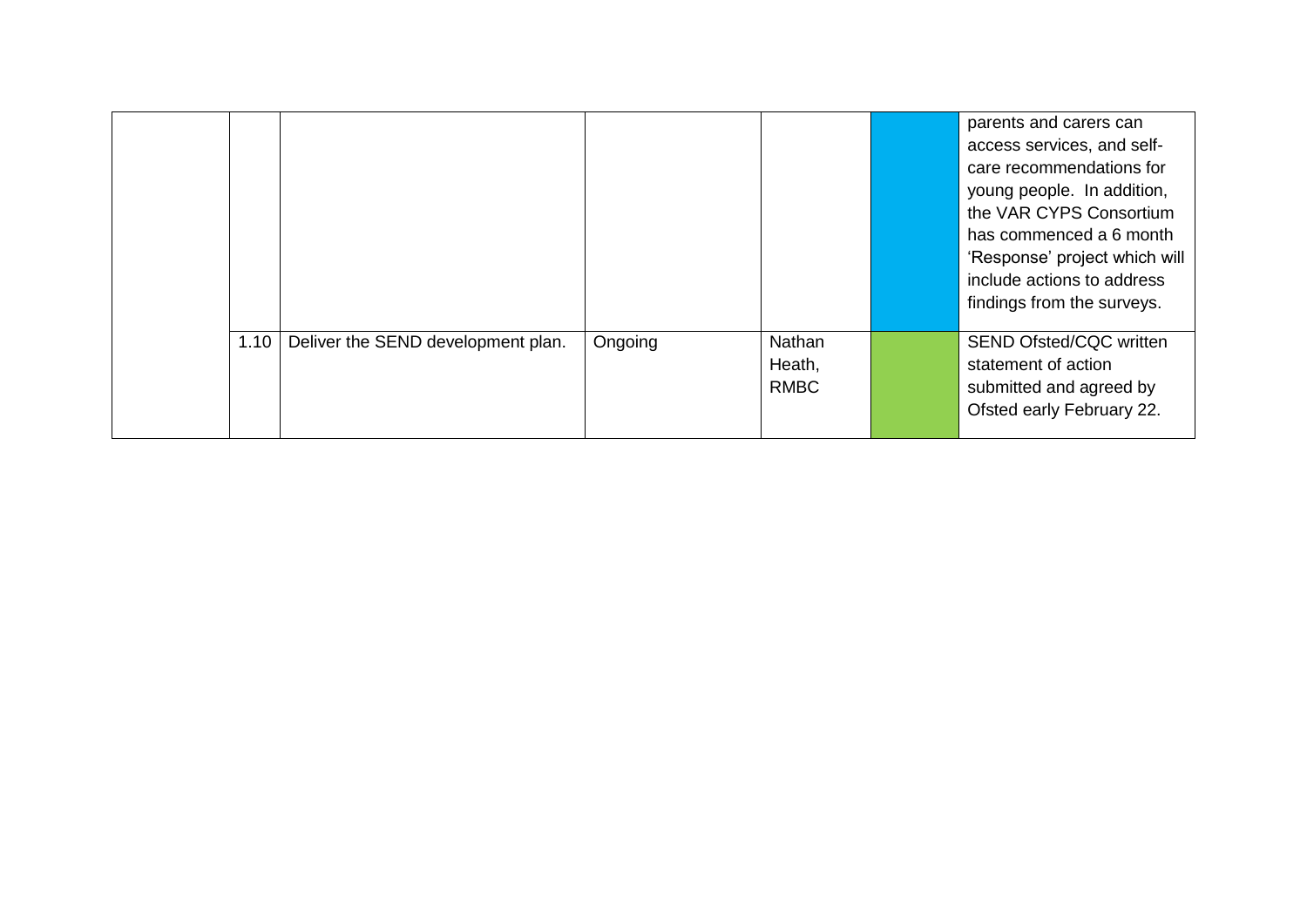#### **Aim 2: All Rotherham people enjoy the best possible mental health and wellbeing and have a good quality of life**

Board Sponsor: Kathryn Singh, Chief Executive, Rotherham Doncaster and South Humber NHS Foundation Trust and Ian Atkinson, Executive Place Director, Rotherham Clinical Commissioning Group

| <b>Priority</b>                                                                           | #   | <b>Milestones</b>                                                                                                                                   | <b>Timescale</b>  | Lead(s)                                                         | <b>BRAG</b><br>rating | <b>Progress update</b>                                                                                                                                                                                                                                                                                                                                                                             |
|-------------------------------------------------------------------------------------------|-----|-----------------------------------------------------------------------------------------------------------------------------------------------------|-------------------|-----------------------------------------------------------------|-----------------------|----------------------------------------------------------------------------------------------------------------------------------------------------------------------------------------------------------------------------------------------------------------------------------------------------------------------------------------------------------------------------------------------------|
| Promote<br>better<br>mental<br>health and<br>wellbeing<br>for all<br>Rotherham<br>people. | 2.1 | Sign up to the Public Health England<br>prevention concordat for better<br>mental health as a Health and<br>Wellbeing Board.                        | <b>March 2022</b> | <b>Ruth</b><br>Fletcher-<br>Brown,<br><b>RMBC</b>               |                       | Meeting with Regional OHID<br>lead w/c 7th March to look at<br>next steps.<br>The actual sign up to the<br>Concordat will not be achieved<br>by March 2022 but progress that<br>the Board is working towards<br>this will be evident.                                                                                                                                                              |
|                                                                                           | 2.2 | Develop and deliver a<br>communications campaign centred<br>around various themes to promote<br>'self-help', early intervention, and<br>prevention. | March 2022        | Gordon<br>Laidlaw,<br>CCG&<br>Aidan<br>Melville,<br><b>RMBC</b> |                       | Communications activity<br>continues to take place to<br>promote awareness of anxiety<br>and the support available for<br>local people. Key messages<br>have been shared encouraging<br>people to talk, listen and care,<br>centred on national awareness<br>days such as Time to Talk. The<br>mental health self-help guides,<br>available via Rotherhive -<br>https://rotherhive.co.uk/wellness- |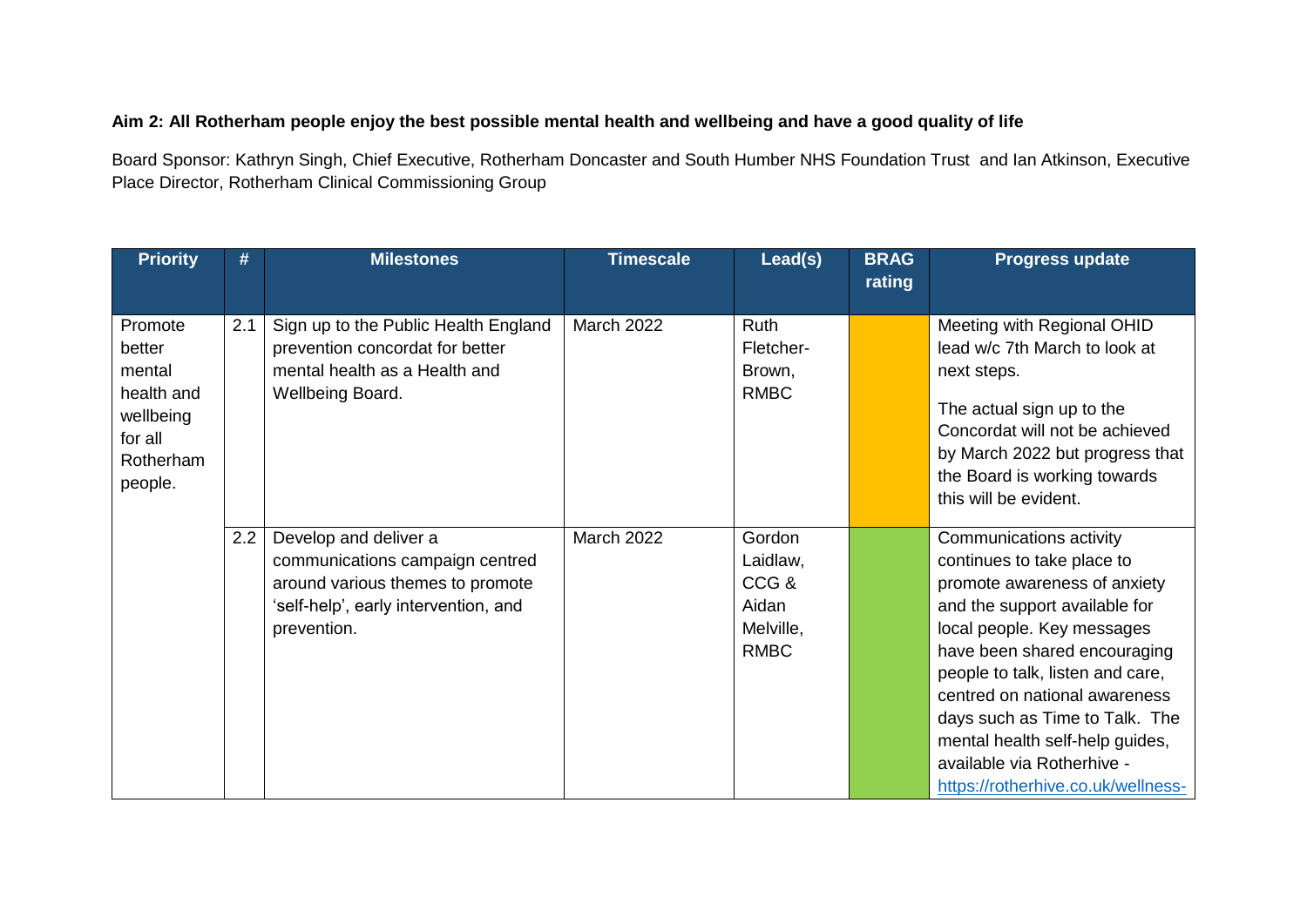|                                                        |     |                                                                                                            |            |                                                   | hive/, are being shared through<br>local groups, partners and the<br>business community.                                                                                                                                                                                                                                                                                                                                                                                                                                                                                                                                                                       |
|--------------------------------------------------------|-----|------------------------------------------------------------------------------------------------------------|------------|---------------------------------------------------|----------------------------------------------------------------------------------------------------------------------------------------------------------------------------------------------------------------------------------------------------------------------------------------------------------------------------------------------------------------------------------------------------------------------------------------------------------------------------------------------------------------------------------------------------------------------------------------------------------------------------------------------------------------|
| Take action<br>to prevent<br>suicide and<br>self-harm. | 2.3 | Deliver training to 100 people across<br>the partnership on self-harm and<br>suicide prevention awareness. | March 2022 | <b>Ruth</b><br>Fletcher-<br>Brown,<br><b>RMBC</b> | This has been achieved through<br>the following:<br>Virtual suicide prevention<br>$\bullet$<br>training courses, 72<br>people trained to date<br>across the partnership<br>(targeting Voluntary and<br><b>Community Sector</b><br>(VCS), police and<br>primary care as priority<br>groups)<br><b>Self-Harm Awareness</b><br>sessions have been run<br>by Early Help staff for<br>parents and carers.<br>In November and<br>December, the PHS lead<br>for suicide prevention<br>and Mental Health<br><b>Clinical Specialist (Safer</b><br>Neighbourhood Team)<br>delivered 4 suicide<br>prevention sessions for<br><b>RMBC Revs and</b><br>Benefits Teams and a |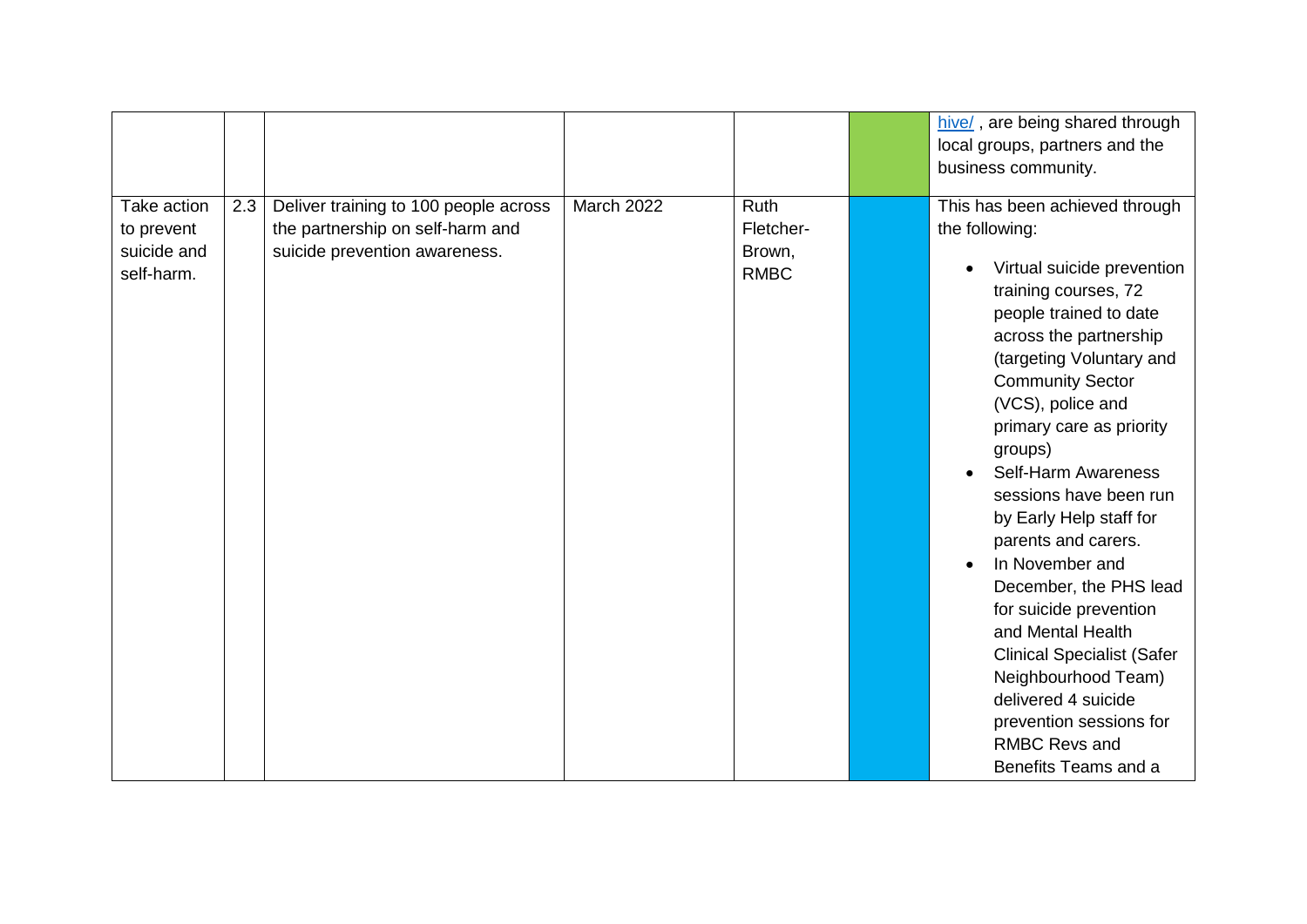|     |                                                      |                |                                                            | VCS community<br>organisation.<br>2 suicide awareness<br>sessions were delivered<br>during Safeguarding<br>awareness week in<br>November by the PHS<br>Lead for suicide and<br><b>RMBC Adult</b><br>Safeguarding Lead.<br>These were attended by<br>staff from across the<br>partnership.<br><b>Virtual Youth and Adult</b><br>$\bullet$<br><b>Mental Health First Aid</b><br>courses attended by<br>partner organisations. |
|-----|------------------------------------------------------|----------------|------------------------------------------------------------|-----------------------------------------------------------------------------------------------------------------------------------------------------------------------------------------------------------------------------------------------------------------------------------------------------------------------------------------------------------------------------------------------------------------------------|
| 2.4 | Launch the Be the One campaign<br>focussed on women. | September 2021 | Ruth<br>Fletcher-<br>Brown &<br>Ben Pindar,<br><b>RMBC</b> | Campaign launch event was<br>held on the 10 <sup>th</sup> September.<br>Staff from partner organisations<br>attended. Staff were encouraged<br>to use their own social medial to<br>share the campaign. A press<br>release and social media posts<br>were created. The campaign is<br>being promoted across<br>Rotherham.<br>Campaign is being promoted<br>again during Safeguarding                                        |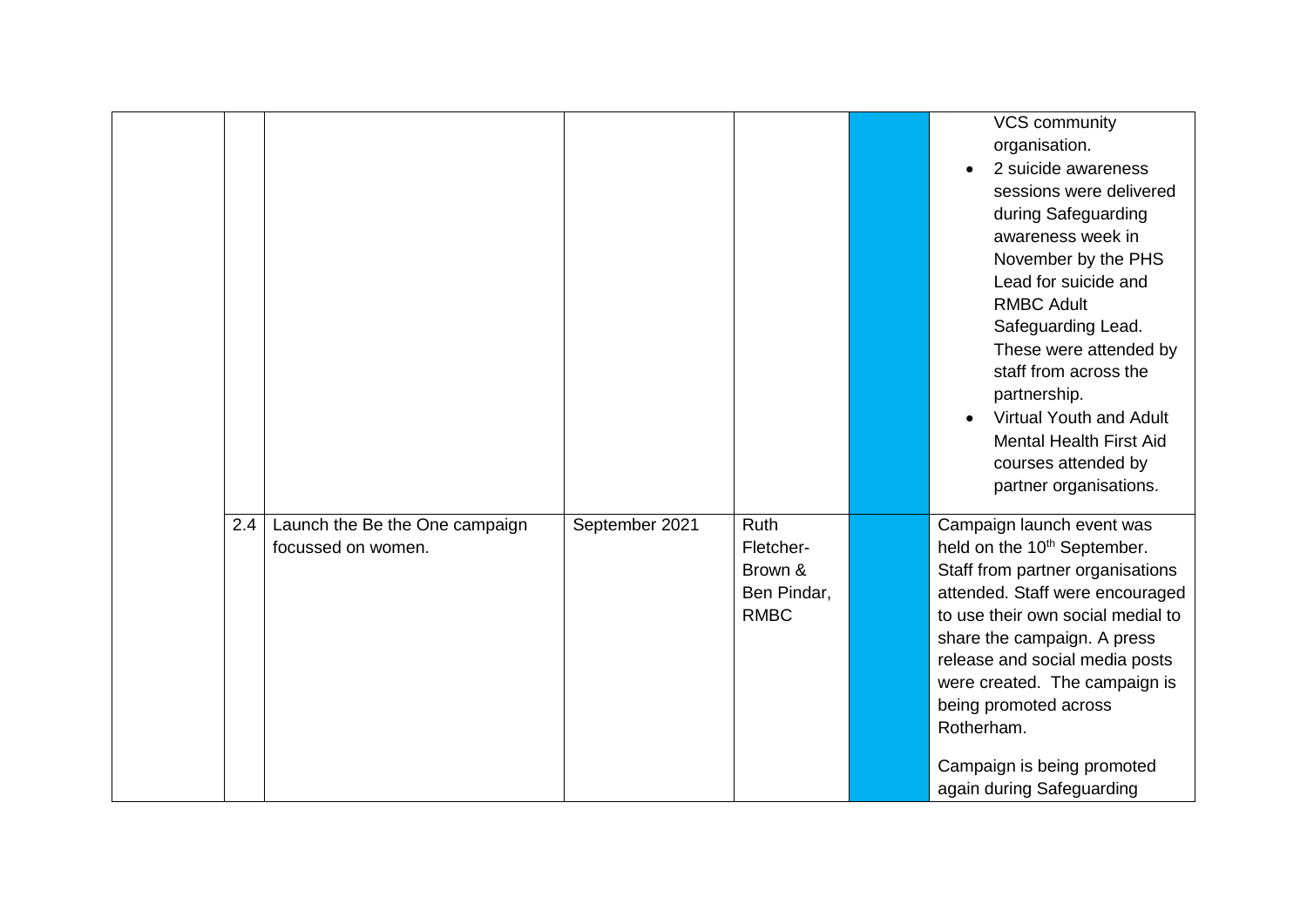|                                                                                          |     |                                                                                                                   |                   |                                                                               | Awareness week w/c 15 <sup>th</sup><br>November.<br>Campaign is referred to on local<br>suicide prevention training.                                                                                                                                                                                                                                                   |
|------------------------------------------------------------------------------------------|-----|-------------------------------------------------------------------------------------------------------------------|-------------------|-------------------------------------------------------------------------------|------------------------------------------------------------------------------------------------------------------------------------------------------------------------------------------------------------------------------------------------------------------------------------------------------------------------------------------------------------------------|
|                                                                                          | 2.5 | <b>Hold the Suicide Prevention</b><br>Symposium, develop action plan in<br>light of new priorities and implement. | October 2021      | <b>Ben</b><br>Anderson &<br><b>Ruth</b><br>Fletcher-<br>Brown,<br><b>RMBC</b> | Action plan is with partners for<br>consultation before sign off by<br>Health and Wellbeing Board.                                                                                                                                                                                                                                                                     |
| Promote<br>positive<br>workplace<br>wellbeing<br>for staff<br>across the<br>partnership. | 2.6 | Ensure Health and Wellbeing Board<br>partners are signed up to the Be Well<br>@ Work award.                       | Ongoing           | Colin Ellis,<br><b>RMBC</b>                                                   | We still need partners to come<br>forward and sign up to the<br>award scheme. Still no real<br>movement from partners on<br>this.we are still wanting partners<br>to come forward and sign up to<br>the award scheme.                                                                                                                                                  |
|                                                                                          | 2.7 | Deliver the workplace project as part<br>of the better mental health for all fund<br>and identify learning.       | <b>March 2022</b> | <b>Colin Ellis</b><br>and<br>Jacqueline<br>Wiltschinsky,<br><b>RMBC</b>       | This project is up and running<br>and we have engaged with 44<br>SMEs to ask what support is<br>needed around mental health.<br>We are putting on training,<br>producing a short training video,<br>offering a toolkit and putting on<br>webinars around specific<br>suggested topics. We have<br>identified a provider and agreed<br>a script for the training video. |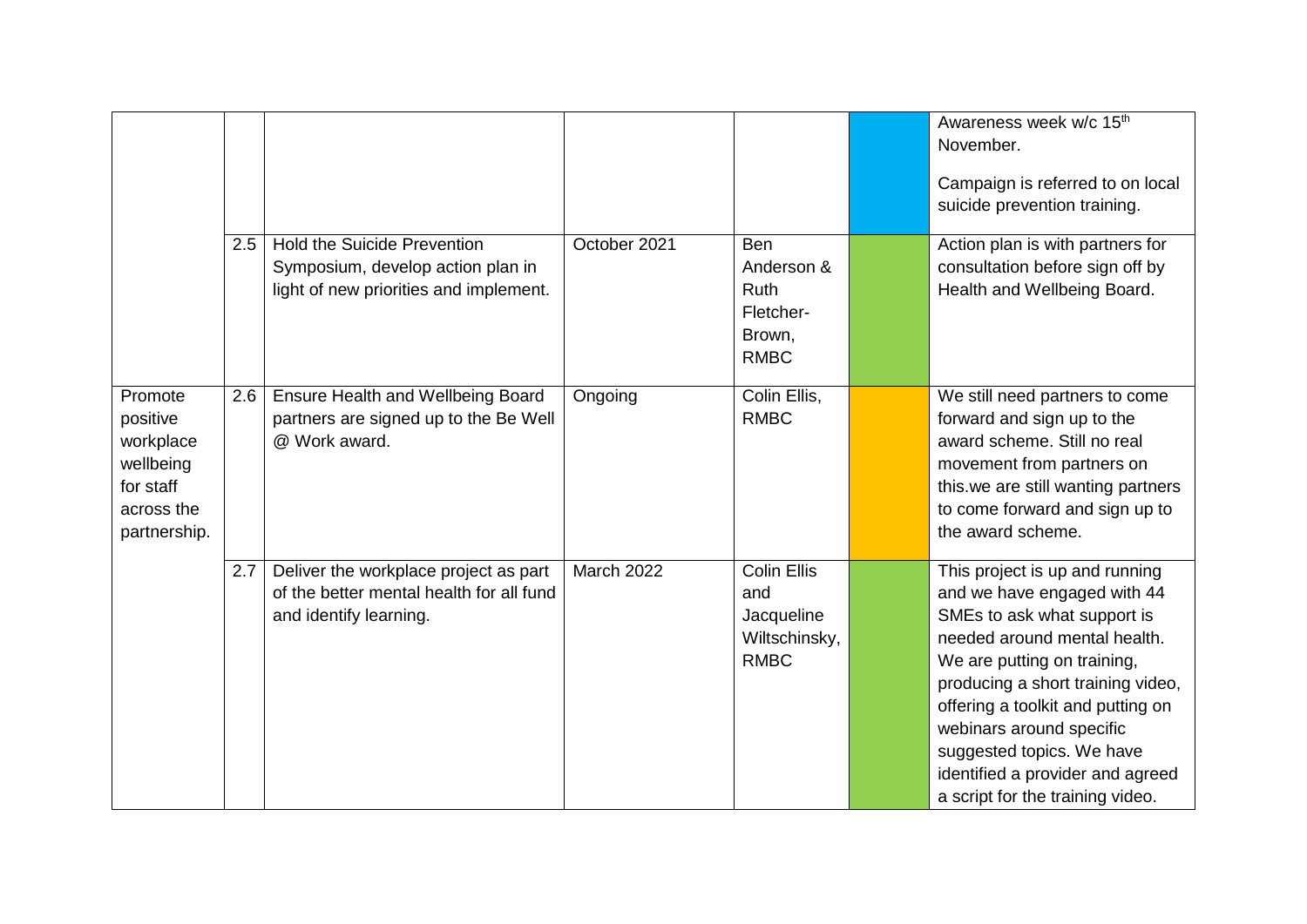|                                                       |     |                                                                                                                                       |                   |                             | We have put in place some<br>mental health webinars for staff<br>and managers which are going<br>ahead in January. We have also<br>agreed a training session<br>around disability including<br>mental health at work. training<br>for managers and staff around<br>mental wellbeing have been<br>undertaken and were well<br>received and well attended. The<br>video is now in the draft stage<br>and should be ready by next<br>month. The resources are also<br>being produced for SMEs and<br>are likely to be available next<br>month too. a training session<br>around disability is being run in<br>March at the football ground. |
|-------------------------------------------------------|-----|---------------------------------------------------------------------------------------------------------------------------------------|-------------------|-----------------------------|------------------------------------------------------------------------------------------------------------------------------------------------------------------------------------------------------------------------------------------------------------------------------------------------------------------------------------------------------------------------------------------------------------------------------------------------------------------------------------------------------------------------------------------------------------------------------------------------------------------------------------------|
| Enhance<br>access to<br>mental<br>health<br>services. | 2.8 | Develop an action plan to enhance<br>the access to IAPT for BAME groups,<br>older people, unemployed and those<br>who are post-COVID. | <b>March 2022</b> | Kate Tufnell,<br><b>CCG</b> | RDaSH IAPT Long-Covid<br>pathway in place.<br>Link established with 'Mental<br>Health at Work Initiative'.<br><b>BSL IAPT services for people</b><br>from the deaf community now<br>available in Rotherham.                                                                                                                                                                                                                                                                                                                                                                                                                              |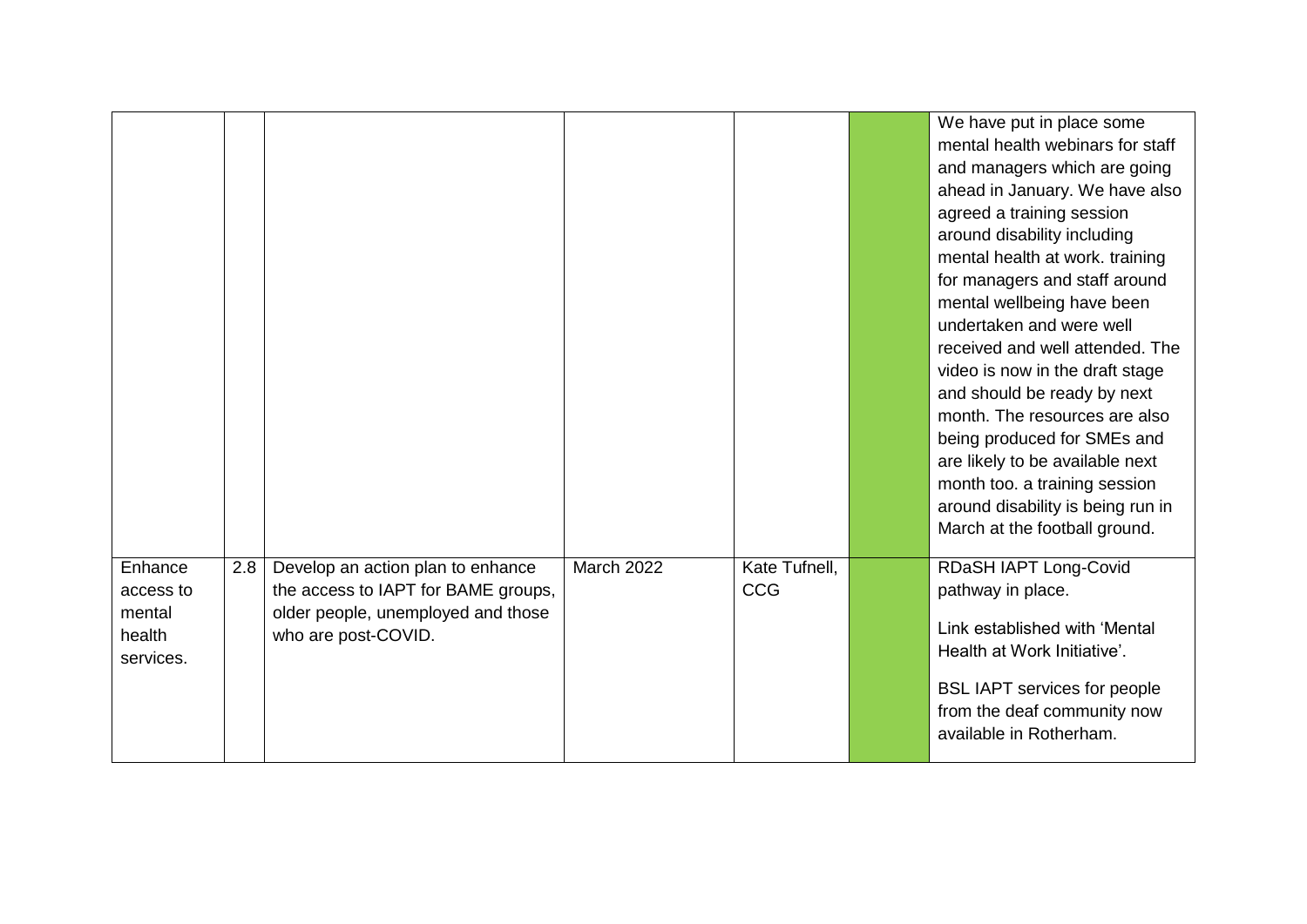| 2.9 | Deliver an IAPT provision<br>communications plan. | <b>March 2022</b> | <b>Kate Tufnell</b><br>and Gordon<br>Laidlaw<br><b>CCG</b> | Joint IAPT Communications<br>meeting established (RCCG,<br>DCCG, RDaSH & IESO) -<br>ongoing communication process<br>in place.            |
|-----|---------------------------------------------------|-------------------|------------------------------------------------------------|-------------------------------------------------------------------------------------------------------------------------------------------|
|     |                                                   |                   |                                                            | RDaSH, IESO and RCCG all<br>have ongoing communication<br>plans in place to promote this<br>provision via range of different<br>media.    |
|     |                                                   |                   |                                                            | Mental Health Offer leaflet web<br>link https://rotherhive.co.uk/wp-<br>content/uploads/2021/04/RCCG-<br>MH-A5-4pp-leaflet-digital-V3.pdf |
|     |                                                   |                   |                                                            | Refresh of the Mental Health<br>Offer leaflet                                                                                             |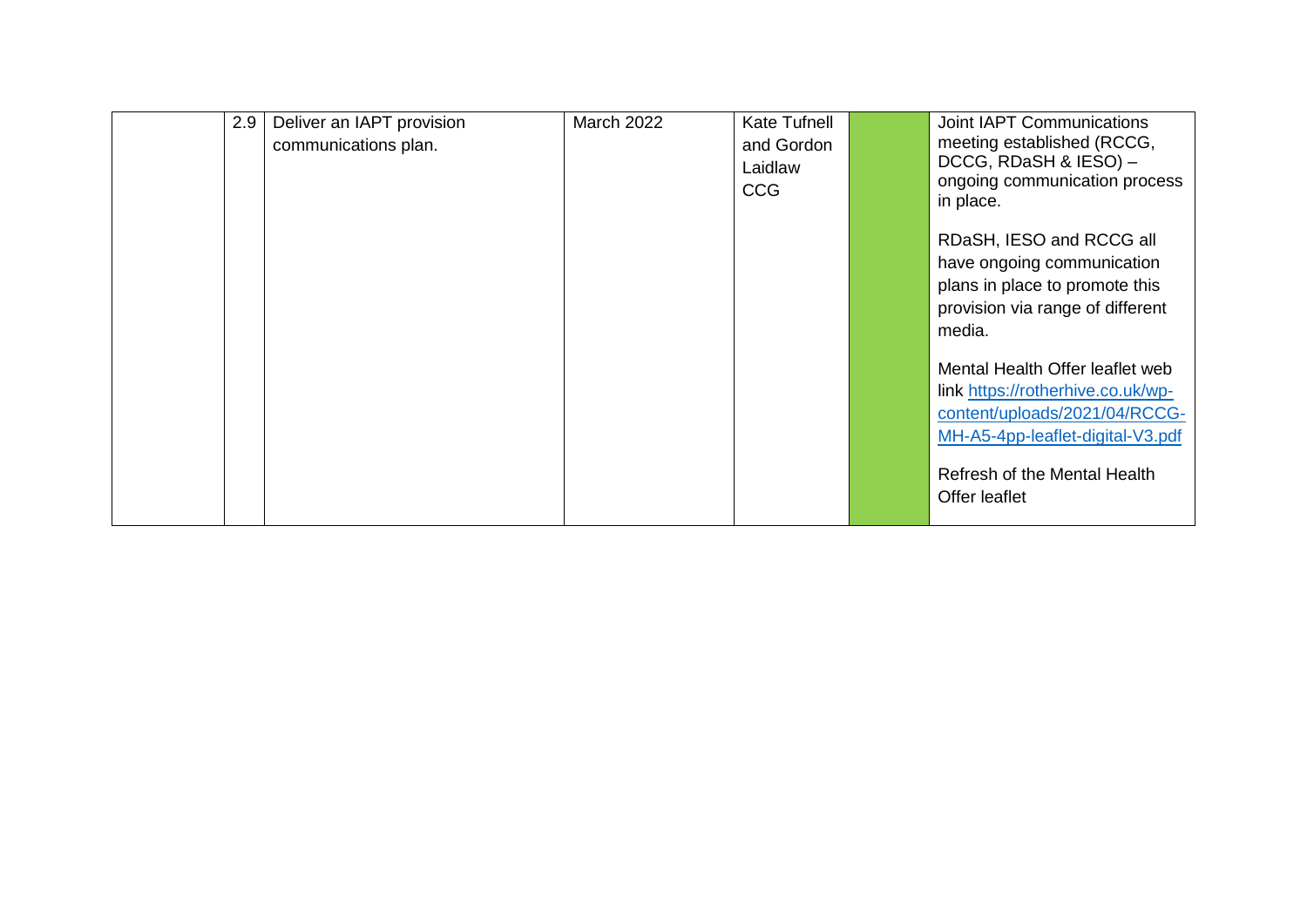### **Aim 3: All Rotherham people live well for longer**

Board sponsor: Sharon Kemp, Chief Executive, Rotherham Metropolitan Borough Council and Michael Wright, Deputy Chief Executive, The Rotherham NHS Foundation Trust

| <b>Priority</b>                                        | #   | <b>Milestones</b>                                                        | <b>Timescale</b>                                                                     | Lead(s)                       | <b>BRAG</b><br>rating | <b>Progress update</b>                                                                                                                                                                                                                                                                                                                                         |
|--------------------------------------------------------|-----|--------------------------------------------------------------------------|--------------------------------------------------------------------------------------|-------------------------------|-----------------------|----------------------------------------------------------------------------------------------------------------------------------------------------------------------------------------------------------------------------------------------------------------------------------------------------------------------------------------------------------------|
| <b>Ensure</b><br>support is in<br>place for<br>carers. | 3.1 | Support the stabilisation of voluntary<br>sector carers groups/services. | March 2022 (as part<br>of delivery of area of<br>focus 1 of the carer's<br>strategy) | Jo Hinchliffe,<br><b>RMBC</b> |                       | This work is part of the<br>refreshed carers strategy<br>and is being monitored via<br>monthly meetings.<br>Due to the Omicron variant<br>some groups had reduced<br>face to face contact<br>reverting back to virtual<br>ways of working.<br>Groups have received<br>COMF which has and<br>continues to help with<br>buffering the impact of the<br>pandemic. |
|                                                        | 3.2 | Strengthen the unpaid carers group<br>meetings.                          | March 2022 (as part<br>of delivery of area of<br>focus 1 of the carer's<br>strategy) | Jo Hinchliffe,<br><b>RMBC</b> |                       | The unpaid carers group is<br>now identifying as "The<br><b>Borough That Cares</b><br>Strategic Group'. Work is<br>on-going in relation to                                                                                                                                                                                                                     |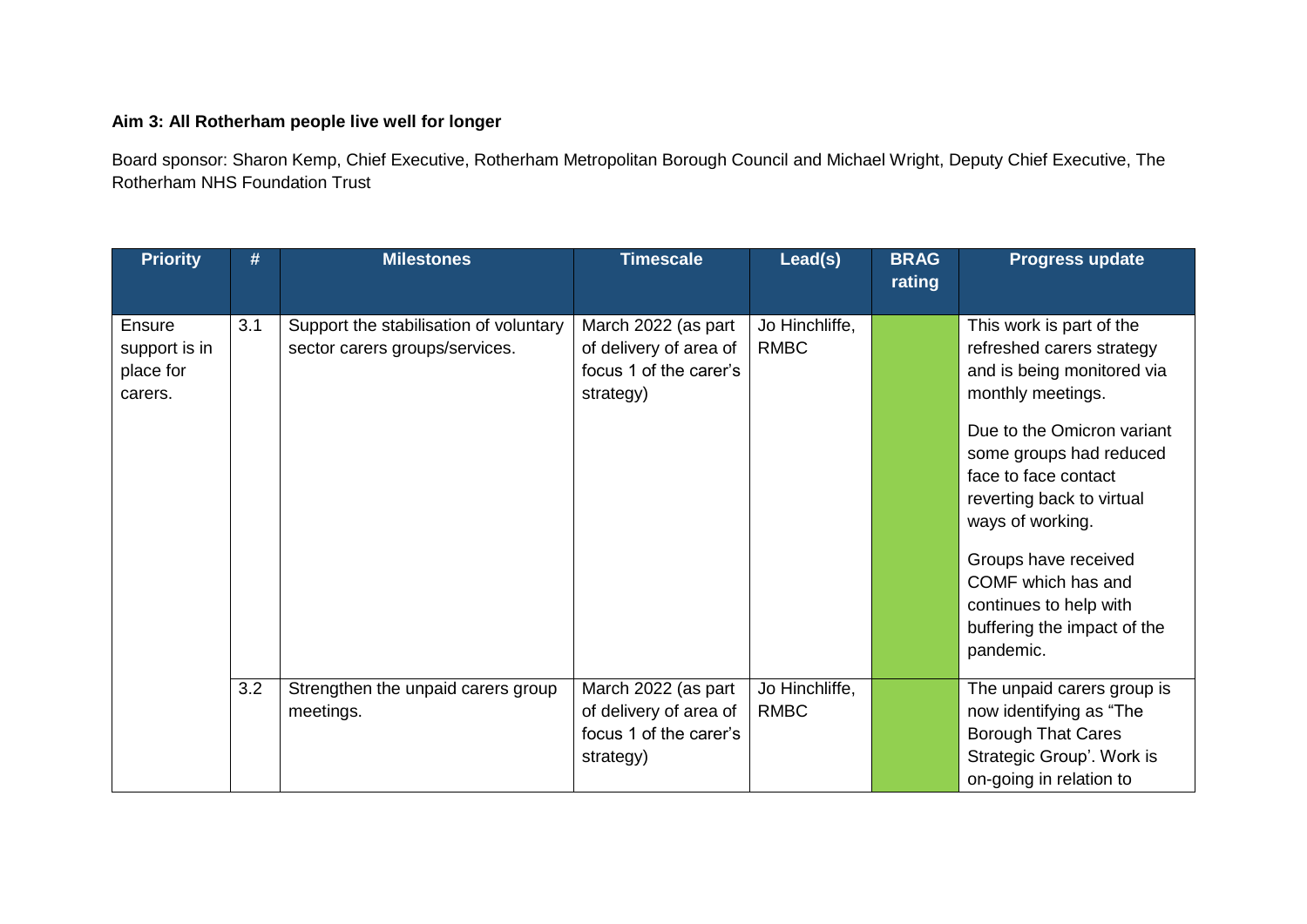|                                                                                                  |     |                                                                                                                                     |                                                                                      |                                            | membership and the Terms<br>of Reference.<br>A formal launch of this group<br>coincides with the launch of<br>the new strategic framework<br>- April 2022                                                                                |
|--------------------------------------------------------------------------------------------------|-----|-------------------------------------------------------------------------------------------------------------------------------------|--------------------------------------------------------------------------------------|--------------------------------------------|------------------------------------------------------------------------------------------------------------------------------------------------------------------------------------------------------------------------------------------|
|                                                                                                  | 3.3 | Establish a voice, influence, and<br>engagement task group with a focus<br>on the health and wellbeing of<br>carers.                | March 2022 (as part<br>of delivery of area of<br>focus 1 of the carer's<br>strategy) | Jo Hinchliffe,<br><b>RMBC</b>              | The governance map has<br>been to the strategic group<br>and formal arrangements<br>are being planned to ensure<br>the task group is in place by<br>the end of March 2002                                                                |
|                                                                                                  | 3.4 | Refresh information, advice and<br>guidance available to carers,<br>including the launch of the carers'<br>newsletter.              | March 2022 (as part<br>of delivery of area of<br>focus 1 of the carer's<br>strategy) | Jo Hinchliffe,<br><b>RMBC</b>              | Work is still highly focussed<br>on COVID-19 response and<br>recovery. However, Plans<br>are in place to develop the<br>newsletter, A Comms Officer<br>has been identified to<br>support planning and<br>conversations have<br>occurred. |
| Support local<br>people to<br>lead healthy<br>lifestyles,<br>including<br>reducing the<br>health | 3.5 | Review delivery of enhanced tier 2<br>weight management service, being<br>delivered as part of the PHE Adult<br>WM Grant Programme. | March 2022                                                                           | Michael Ng /<br>Kate Green,<br><b>RMBC</b> | The service started<br>01/10/2021. In the first 3<br>months over 250 people<br>accessed Tier 2 weight<br>management. The Tier<br>programme is a 12-week<br>programme. The first data                                                     |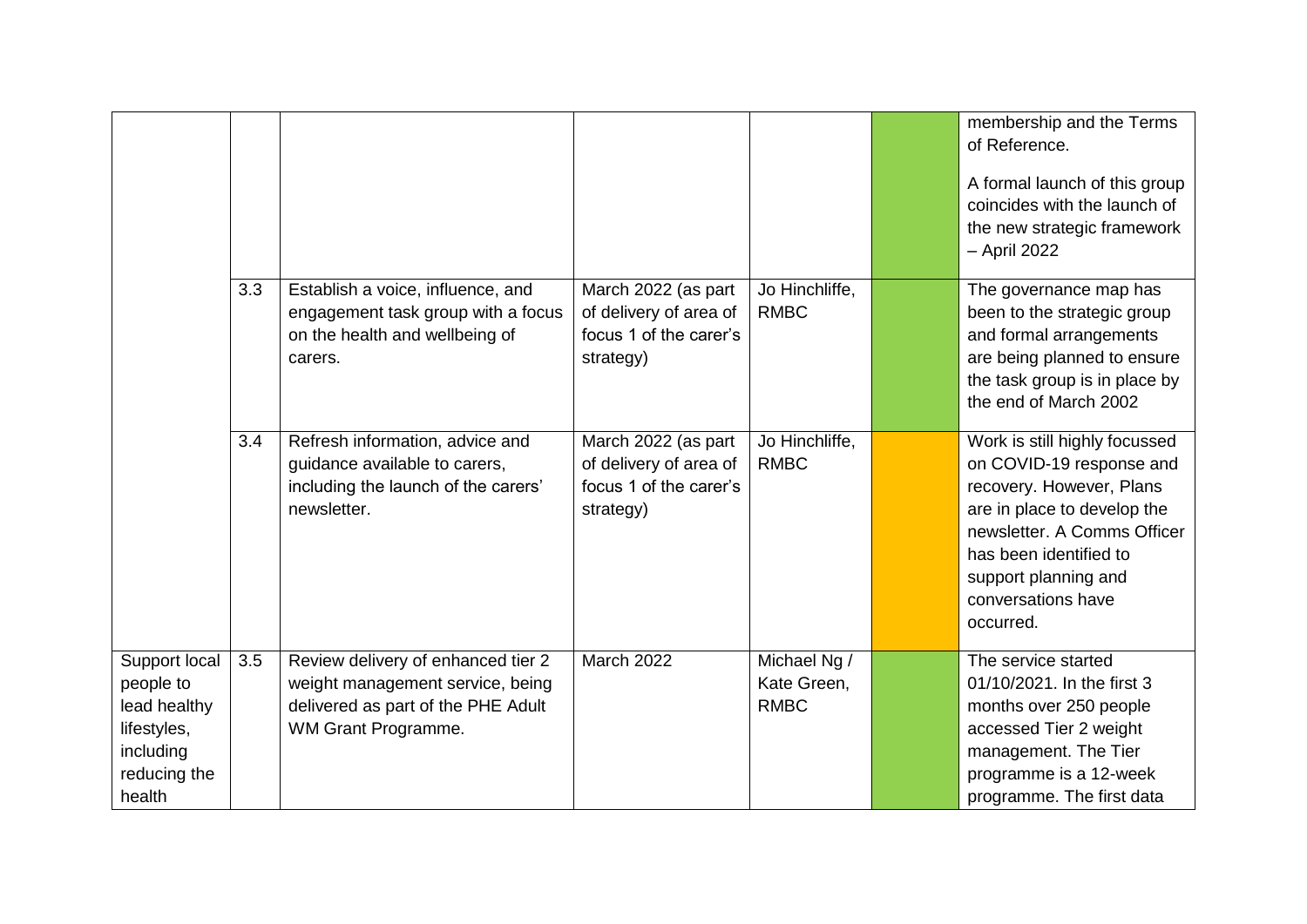| burden from<br>tobacco,<br>obesity and<br>drugs and<br>alcohol. | 3.6 | Undertake health needs<br>assessments for healthy weight and<br>tobacco.                                                                                                                                                                                                                                                                                                                                                                    | January 2022        | Jessica<br>Dunphy and<br>Kate Gray,<br><b>RMBC</b>             | submission to PHE for<br>review submitted.<br>Work is on track to complete<br>the needs assessments by<br>end of February.                                                                                                                                                                                                                                                                                                                                          |
|-----------------------------------------------------------------|-----|---------------------------------------------------------------------------------------------------------------------------------------------------------------------------------------------------------------------------------------------------------------------------------------------------------------------------------------------------------------------------------------------------------------------------------------------|---------------------|----------------------------------------------------------------|---------------------------------------------------------------------------------------------------------------------------------------------------------------------------------------------------------------------------------------------------------------------------------------------------------------------------------------------------------------------------------------------------------------------------------------------------------------------|
|                                                                 | 3.7 | Identify and treat inpatient smokers<br>as part of the QUIT programme.<br>with:<br>30% of inpatient smokers<br>prescribed nicotine replacement<br>therapy within 24 hours of<br>admission*<br>50% of inpatient smokers<br>$\bullet$<br>referred to Trust Tobacco<br><b>Treatment Advisors within 24</b><br>hours of admission*<br>*update on measures to be paused, while<br>work is ongoing to improve data quality and<br>align reporting | End of October 2021 | Mike Smith,<br>Healthy<br>Hospitals<br>Manager,<br><b>TRFT</b> | Services are being<br>$\bullet$<br>provided to acute<br>inpatient areas,<br>currently expanding<br>to Urgent and<br><b>Emergency Care</b><br>Centre and<br>Outpatient<br>departments.<br>Internal processes in<br>place to support<br>identification and<br>referral of smokers.<br>Staff engagement<br>and communications<br>to increase uptake.<br><b>TRFT Smoke Free</b><br>Site Policy currently<br>under internal<br>review.<br>Significant<br>challenges with |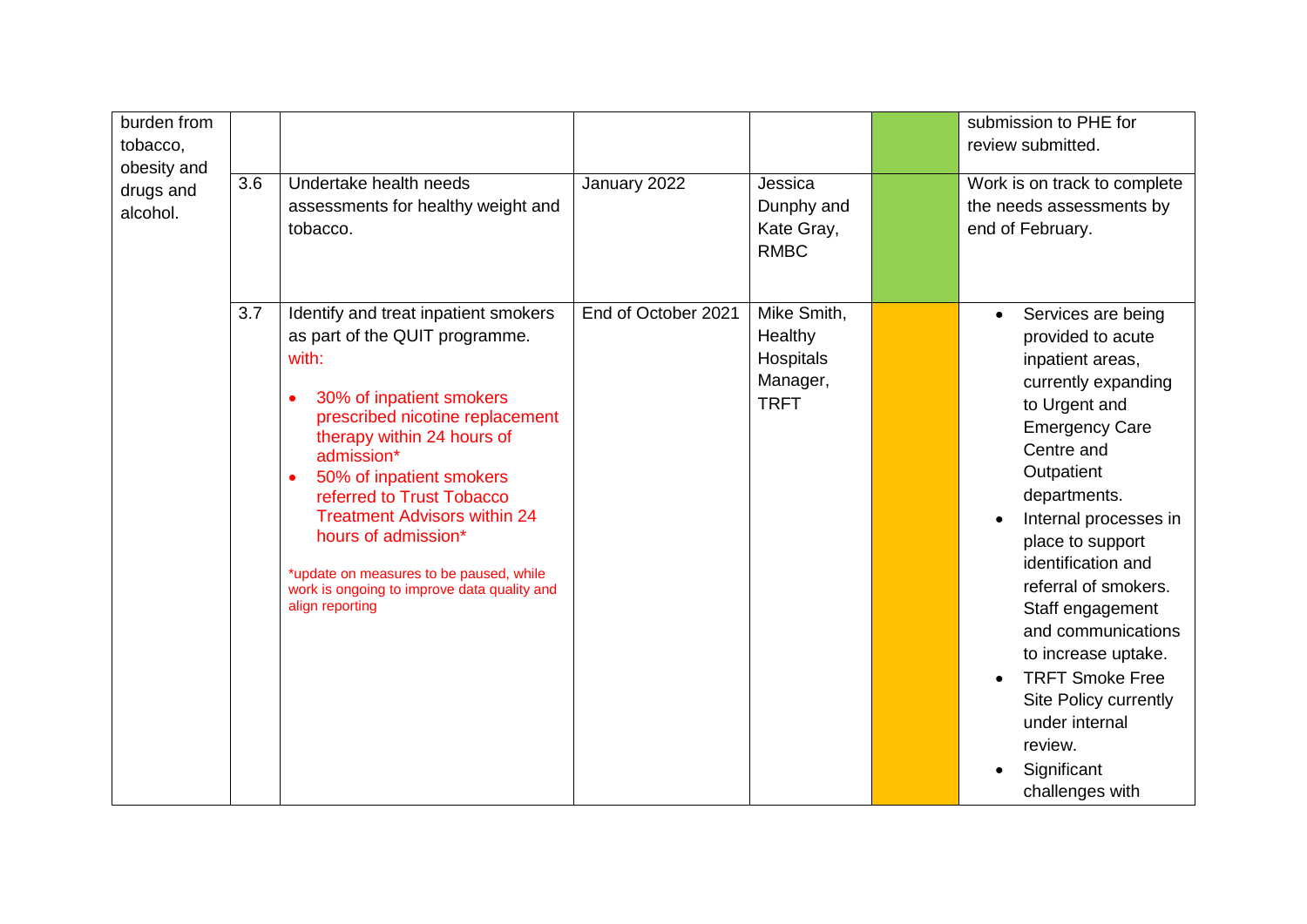|      |                                                                                                        |                                      |                                                                       | current ICS data<br>requirements for the<br>service. Escalated to<br>ICS, work ongoing.                                                                                                                                                      |
|------|--------------------------------------------------------------------------------------------------------|--------------------------------------|-----------------------------------------------------------------------|----------------------------------------------------------------------------------------------------------------------------------------------------------------------------------------------------------------------------------------------|
| 3.8  | Offer the free smoking cessation<br>service to all hospital staff as part of<br>the QUIT programme.    | End of October 2021                  | Mike Smith,<br>Healthy<br><b>Hospitals</b><br>Manager,<br><b>TRFT</b> | October 2021, in-house<br>support to staff wanting to<br>stop smoking was<br>commenced, providing both<br>behavioural and<br>pharmacology support for up<br>to 12 weeks.                                                                     |
| 3.9  | Increase the number of non-opiate<br>and alcohol treatment completions<br>in line with PHE Average.    | September 2021-<br><b>March 2023</b> | Jacqui<br>Wiltschinsky<br>and Anne<br>Charlesworth.<br><b>RMBC</b>    | There has been slight<br>improvement and there<br>remains the hope that new<br>funding will be part of the<br>performance transformation<br>in this area. The new<br>funding also brings the<br>possibility that the targets<br>will change. |
| 3.10 | Review and establish the drug-<br>related death pathway to identify<br>improvements across the system. | September 2021-<br><b>March 2023</b> | Sam Barstow<br>and Anne<br>Charlesworth,<br><b>RMBC</b>               | The draft process has now<br>been agreed by the<br>governance group and will<br>be tested.                                                                                                                                                   |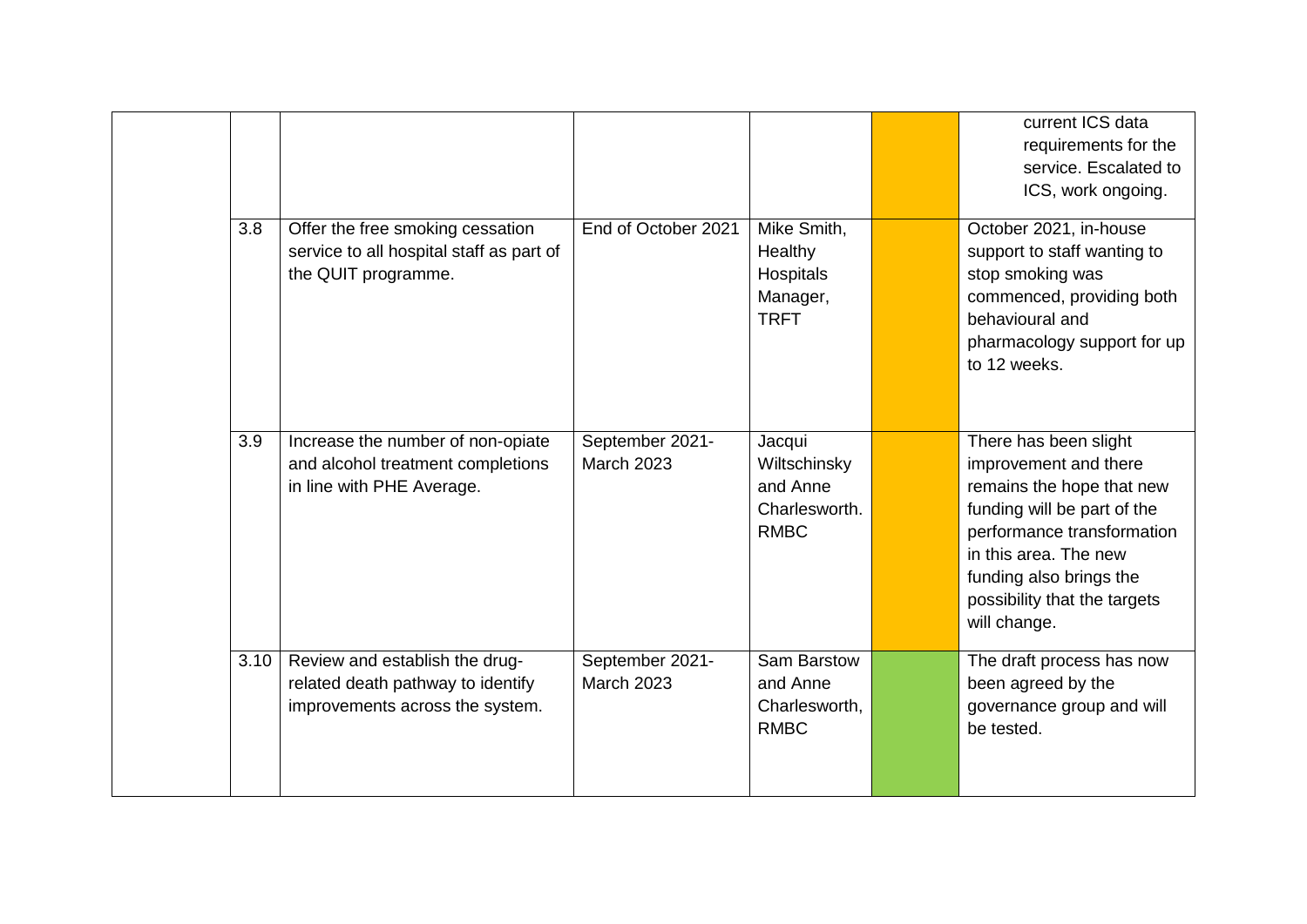| 3.11 | Deliver against funding from PHSE   | March 2022 | Amanda      | Recruited to 3 posts, 1/3/22  |
|------|-------------------------------------|------------|-------------|-------------------------------|
|      | to support frequent attenders to ED |            | Marklew,    | shortlisted for the 4th post. |
|      | with complex Alcohol and Mental     |            | <b>TRFT</b> | Interview 14/3/22             |
|      | Health needs through a newly        |            |             |                               |
|      | established outreach team.          |            |             |                               |
|      |                                     |            |             |                               |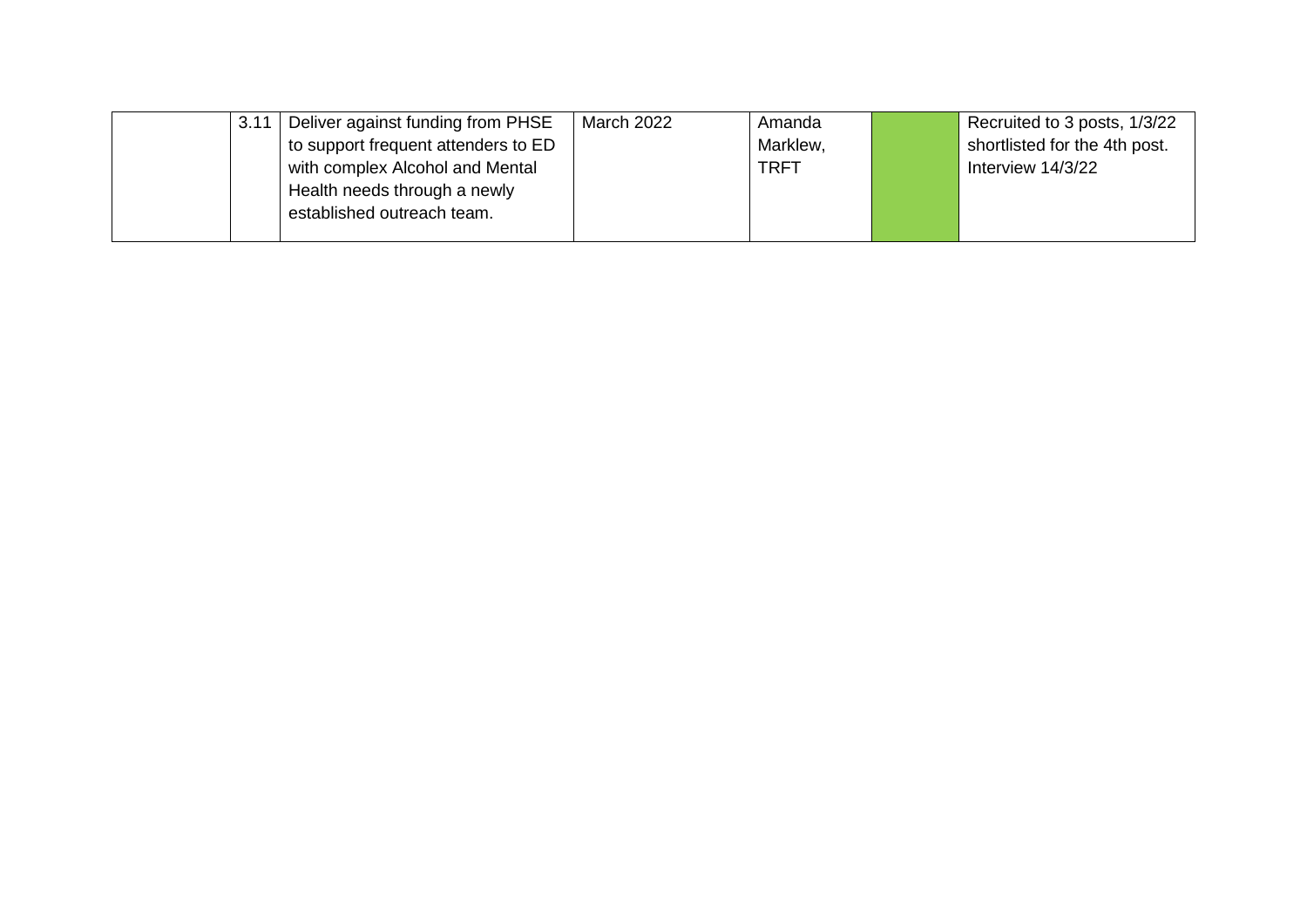#### **Aim 4: All Rotherham people live in healthy, safe, and resilient communities**

Board sponsor: Steve Chapman, Chief Superintendent, South Yorkshire Police and Paul Woodcock, Strategic Director of Regeneration and Environment, Rotherham Metropolitan Borough Council

| <b>Priority</b>                                          | #   | <b>Milestones</b>                                                                              | <b>Timescale</b>          | Lead(s)                                                                                                 | <b>BRAG</b><br>rating | <b>Progress update</b>                                                                                                                                                                                                                                                                                                                                                                                                       |
|----------------------------------------------------------|-----|------------------------------------------------------------------------------------------------|---------------------------|---------------------------------------------------------------------------------------------------------|-----------------------|------------------------------------------------------------------------------------------------------------------------------------------------------------------------------------------------------------------------------------------------------------------------------------------------------------------------------------------------------------------------------------------------------------------------------|
| Deliver a<br><b>loneliness</b><br>plan for<br>Rotherham. | 4.1 | Launch and deliver MECC training<br>on loneliness, with a target to reach<br>150 people.       | September - March<br>2022 | Phillip<br>Spencer,<br><b>RMBC</b>                                                                      |                       | 152 people have attended<br>training sessions so far up to<br>14/02/2022                                                                                                                                                                                                                                                                                                                                                     |
|                                                          | 4.2 | To deliver the Public Health<br>England (PHE) Better Mental<br>Health Fund Befriender project. | July 2021- April<br>2022  | Ruth<br>Fletcher-<br>Brown,<br><b>RMBC</b><br>and<br>organisation<br>that is<br>awarded the<br>contract |                       | The Rotherham Befriending<br>Network has been<br>commissioned to deliver the<br>"Befriending Project-<br>Addressing loneliness to<br>protect the mental health of<br>vulnerable groups"<br>The contract lead for this<br>project is Rotherham<br>Federation and they have<br>pulled together a partnership<br>of providers who are all<br>currently involved in the<br>delivery of befriending<br>services and/or supporting |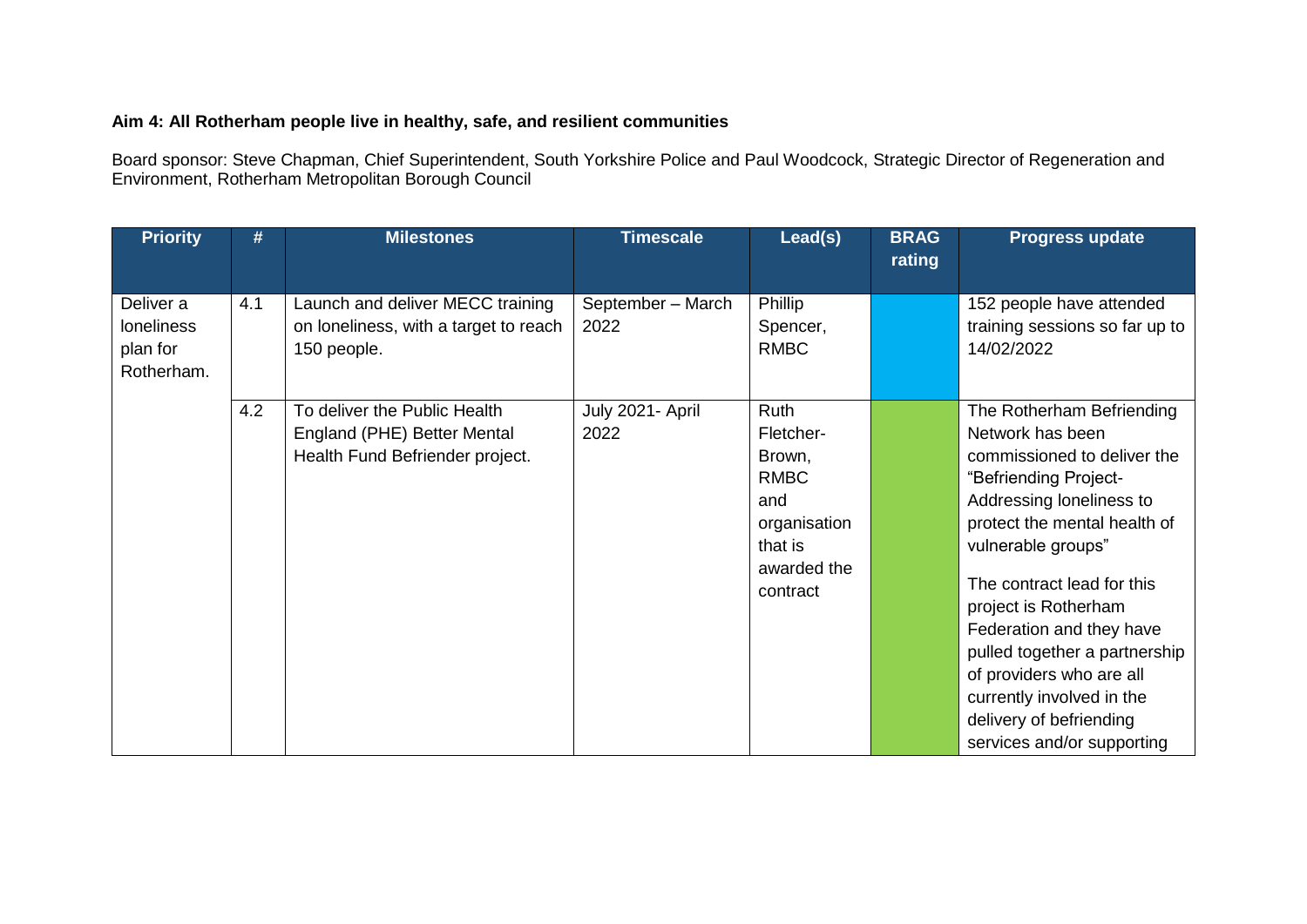|  |  |  | residents to address              |
|--|--|--|-----------------------------------|
|  |  |  | loneliness and isolation.         |
|  |  |  |                                   |
|  |  |  | The partners involved are:        |
|  |  |  | Live Inclusive, Rotherham         |
|  |  |  | <b>Ethnic Minorities Alliance</b> |
|  |  |  | (REMA), Rotherham Parent          |
|  |  |  | and Carers Forum (RPCF),          |
|  |  |  | YAWR Services, Age UK             |
|  |  |  | Rotherham, and Voluntary          |
|  |  |  | Action Rotherham (VAR).           |
|  |  |  |                                   |
|  |  |  | At the time of the January        |
|  |  |  | return to OHID the project        |
|  |  |  | has seen 319 clients, 49% of      |
|  |  |  | the clients live in the 30%       |
|  |  |  | most deprived wards.              |
|  |  |  |                                   |
|  |  |  | Referrals into the project        |
|  |  |  | have come from a range of         |
|  |  |  | sources including council         |
|  |  |  | community services, social        |
|  |  |  | prescribing providers, VCS        |
|  |  |  | contacts, health centres, as      |
|  |  |  | well as through each              |
|  |  |  | partners own client base.         |
|  |  |  | Filming for the community         |
|  |  |  | volunteer campaign called         |
|  |  |  | "Be A Good Neighbour"             |
|  |  |  | campaign is almost                |
|  |  |  | complete. February - March        |
|  |  |  |                                   |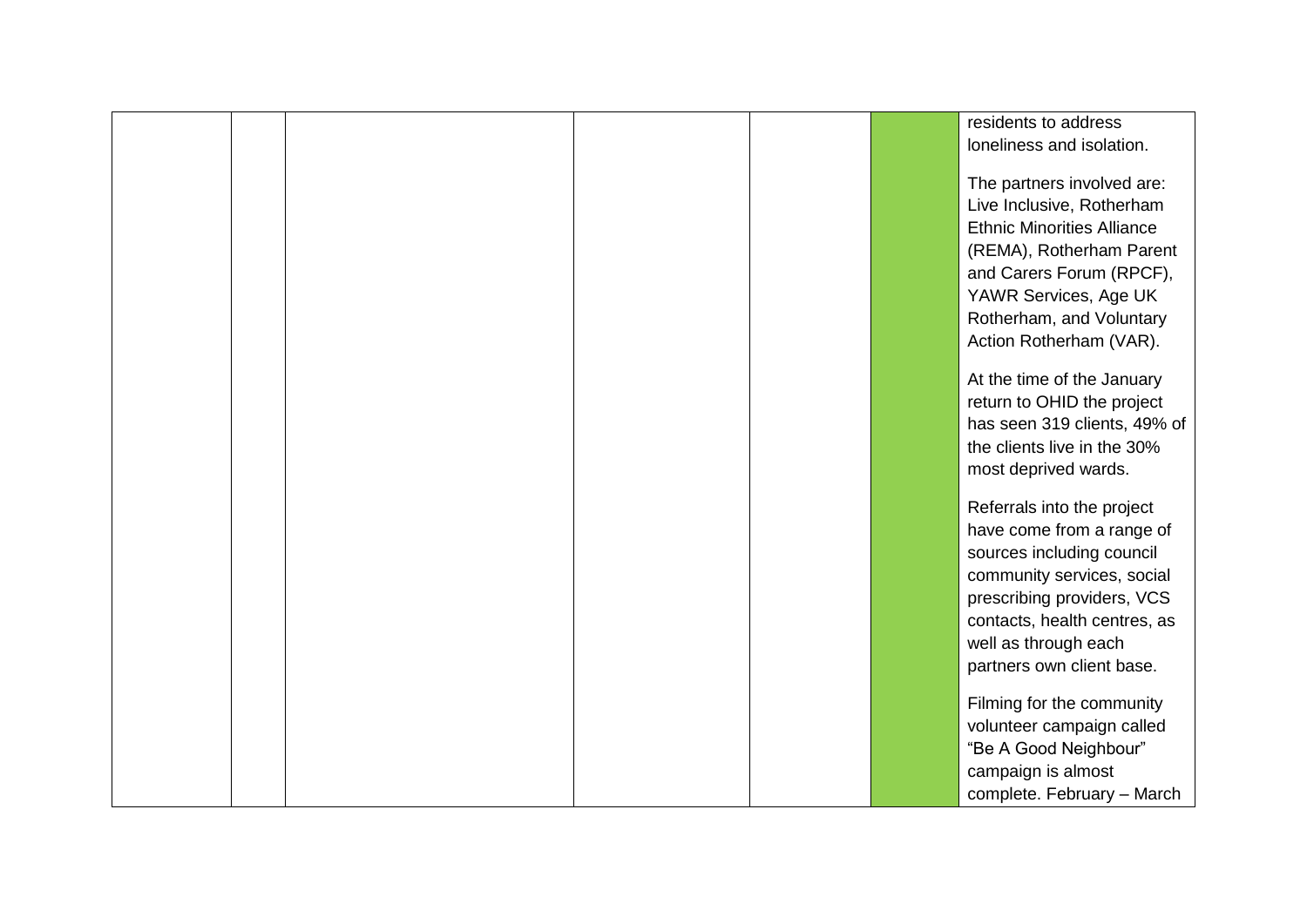|              |     |                                                                                                                                              |                         |                                                                                                | 2022 dissemination of the                                                                                                                                                |
|--------------|-----|----------------------------------------------------------------------------------------------------------------------------------------------|-------------------------|------------------------------------------------------------------------------------------------|--------------------------------------------------------------------------------------------------------------------------------------------------------------------------|
|              |     |                                                                                                                                              |                         |                                                                                                |                                                                                                                                                                          |
|              |     |                                                                                                                                              |                         |                                                                                                | film and leaflet across                                                                                                                                                  |
|              |     |                                                                                                                                              |                         |                                                                                                | networks and social media                                                                                                                                                |
|              |     |                                                                                                                                              |                         |                                                                                                | to reach the general public.                                                                                                                                             |
|              | 4.3 | Develop a communications and<br>engagement plan to address<br>loneliness and deliver this plan<br>working with VCS and wider<br>partnership. | September-March<br>2022 | Aidan<br>Melville,<br><b>RMBC</b><br>working with<br>VCS and<br>other partner<br>organisations | Discuss with befriending<br>provider network group and<br>link up with key campaigns<br>around loneliness.<br>Delay in obtaining update<br>due to change of lead officer |
| Promote      | 4.4 | Deliver Rotherham Show as a                                                                                                                  | September 2021          | Leanne                                                                                         | The event was delivered                                                                                                                                                  |
| health and   |     | three-day festival, including                                                                                                                |                         | Buchan,                                                                                        | from 3rd to 5 <sup>th</sup> September.                                                                                                                                   |
| wellbeing    |     | implementing additional COVID                                                                                                                |                         | <b>RMBC</b>                                                                                    | Estimated audience of                                                                                                                                                    |
| through arts |     | secure measures to reassure                                                                                                                  |                         |                                                                                                | 90,000, of which 75%                                                                                                                                                     |
| and cultural |     | residents and instil confidence.                                                                                                             |                         |                                                                                                | identified that this was the                                                                                                                                             |
| initiatives. |     |                                                                                                                                              |                         |                                                                                                | first event that they had                                                                                                                                                |
|              |     |                                                                                                                                              |                         |                                                                                                | attended since COVID                                                                                                                                                     |
|              |     |                                                                                                                                              |                         |                                                                                                |                                                                                                                                                                          |
|              |     |                                                                                                                                              |                         |                                                                                                | restrictions were relaxed.                                                                                                                                               |
|              |     |                                                                                                                                              |                         |                                                                                                | Infection rates in Rotherham<br>fell during the period of the<br>Rotherham show delivery,<br>indicating that the security<br>measures were effective.                    |
|              |     |                                                                                                                                              |                         |                                                                                                |                                                                                                                                                                          |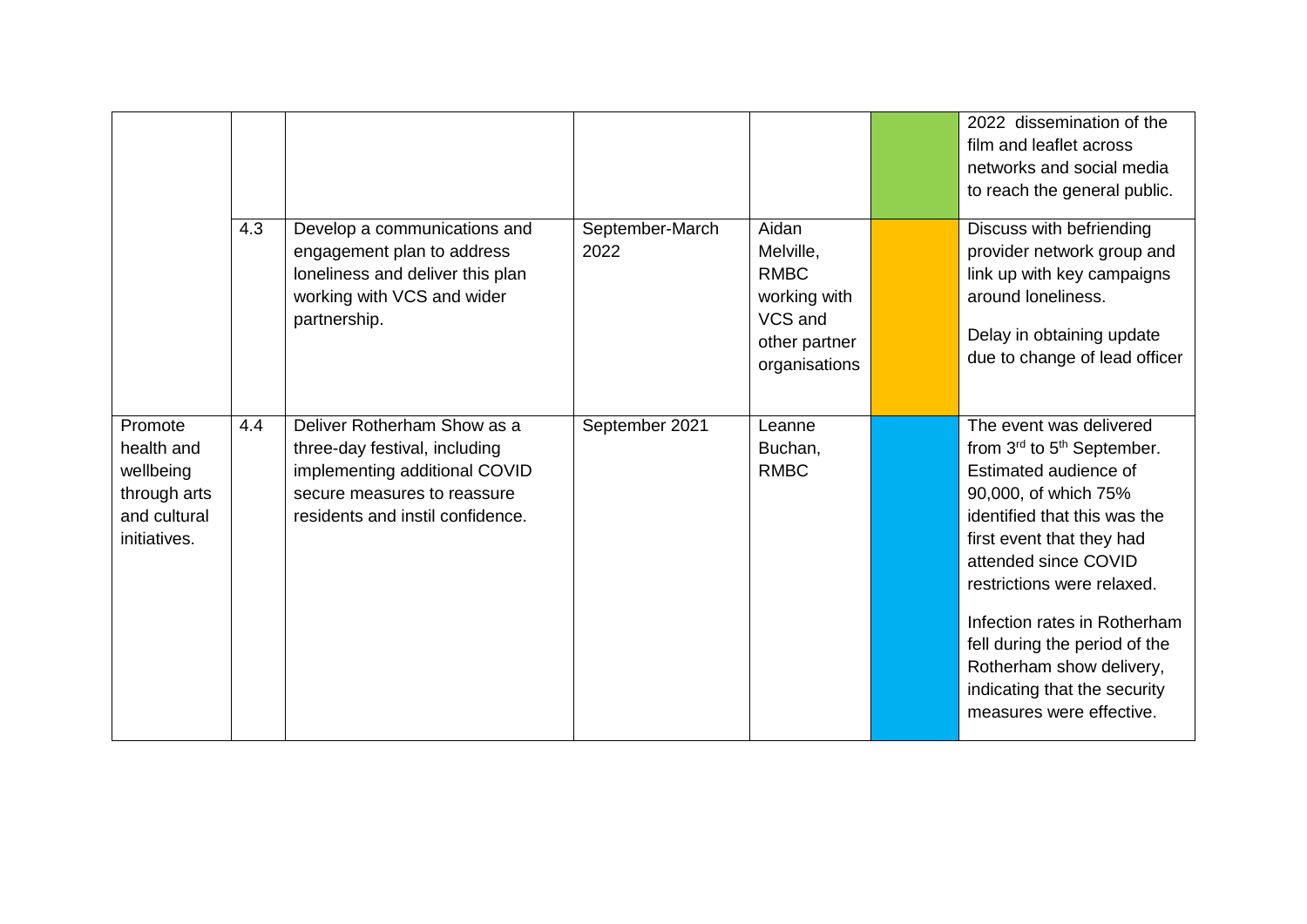|     |                                    |                   |             | The satisfaction rating was    |
|-----|------------------------------------|-------------------|-------------|--------------------------------|
|     |                                    |                   |             | 98%, which was a rise from     |
|     |                                    |                   |             | 96% from 2019.                 |
|     |                                    |                   |             |                                |
| 4.5 | Develop a cultural programme       | Autumn-March 2022 | Leanne      | The programme is on track      |
|     | using COMF funding targeting over  |                   | Buchan,     | and in delivery. The first     |
|     | 55s to support physical and mental |                   | <b>RMBC</b> | project within this            |
|     | reconditioning.                    |                   |             | programme was Care Home        |
|     |                                    |                   |             | Choir which was delivered      |
|     |                                    |                   |             | as part of the Rotherham       |
|     |                                    |                   |             | Christmas Campaign and         |
|     |                                    |                   |             | included performances at       |
|     |                                    |                   |             | the Lights Switch On and a     |
|     |                                    |                   |             | touring programme across       |
|     |                                    |                   |             | the borough. Further           |
|     |                                    |                   |             | activities delivered between   |
|     |                                    |                   |             | January and March              |
|     |                                    |                   |             | including: Circus Elders       |
|     |                                    |                   |             | (physical reconditioning       |
|     |                                    |                   |             | using circus skills), a        |
|     |                                    |                   |             | performance of Good Grief      |
|     |                                    |                   |             | at Rotherham Civic Theatre     |
|     |                                    |                   |             | with an associated Death       |
|     |                                    |                   |             | Café pop-up exploring          |
|     |                                    |                   |             | themes of grief, loss and      |
|     |                                    |                   |             | loneliness, a photography      |
|     |                                    |                   |             | project celebrating Age        |
|     |                                    |                   |             | Positivity in libraries and an |
|     |                                    |                   |             | intergenerational              |
|     |                                    |                   |             | programme at Clifton Park      |
|     |                                    |                   |             |                                |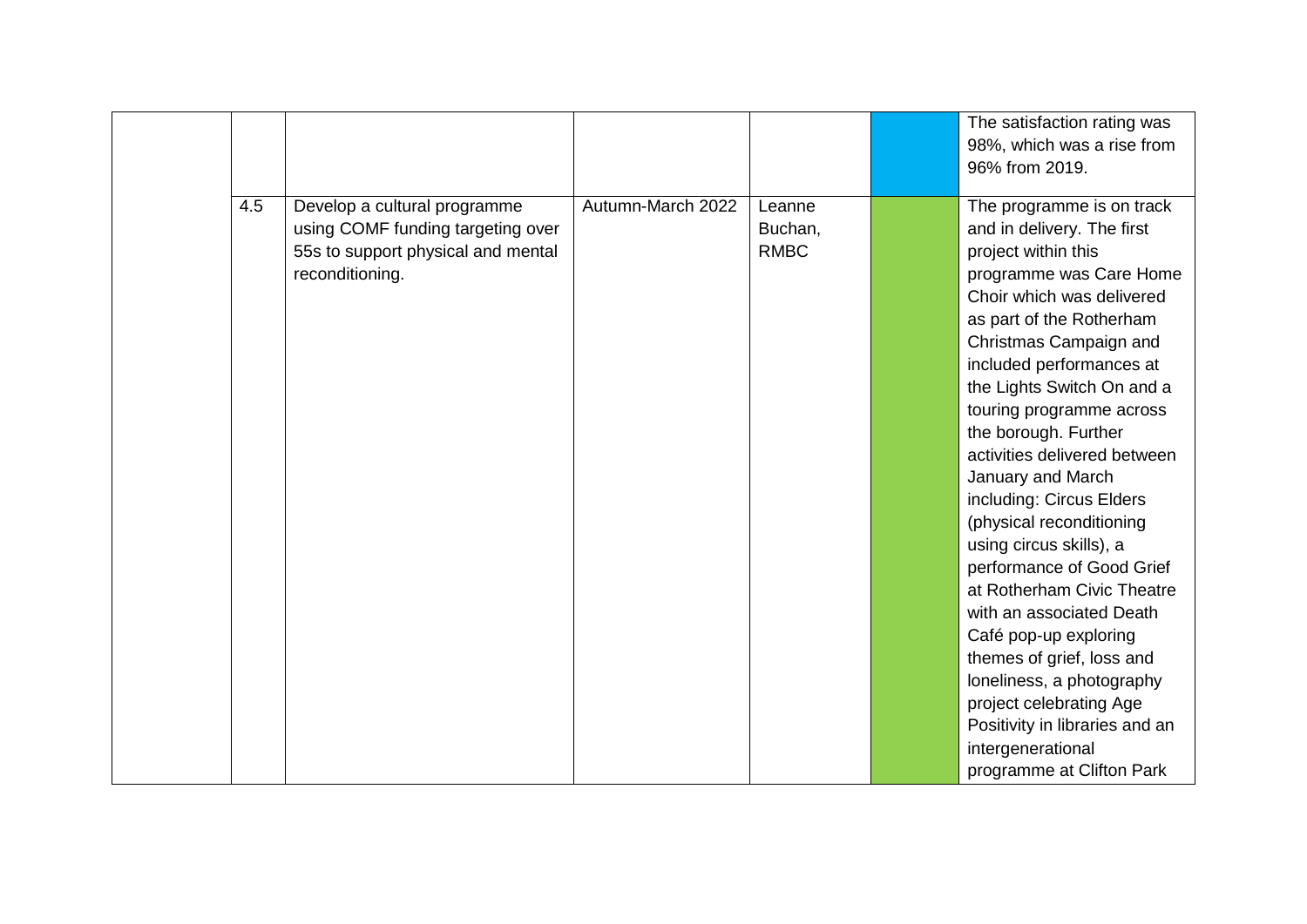|     |                                                                                        |              |                           | Museum celebrating the role<br>of grandparents.                                                                                                                                                                                                                                                                                                                                                                                                                                                                                                                                                                                                                                                                                        |
|-----|----------------------------------------------------------------------------------------|--------------|---------------------------|----------------------------------------------------------------------------------------------------------------------------------------------------------------------------------------------------------------------------------------------------------------------------------------------------------------------------------------------------------------------------------------------------------------------------------------------------------------------------------------------------------------------------------------------------------------------------------------------------------------------------------------------------------------------------------------------------------------------------------------|
| 4.6 | Launch a Rotherham Year of<br>Reading event which will target<br>disadvantaged pupils. | January 2022 | Zoe Oxley,<br><b>RMBC</b> | A video will be launched on<br>World Book day 3rd March<br>2022, led by Rosis, to<br>launch Rotherham Loves<br>reading. This will include a<br>section highlighting<br>Libraries. All activities and<br>events that are planned for<br>this date will be updated<br>onto the Forge platform. On<br>World Book day as well as<br>activities being planned at<br>sites we have an event at<br>Maltby Library with Author<br>Suzy Senior to launch her<br>new book. This info has<br>been given to corporate<br>comms for circulation. There<br>were initial plans for a big<br>event at Magna but due to<br>staffing issues within Rosis,<br>this wasn't feasible. The<br>official launch will be the<br>video on the 3rd March<br>2022. |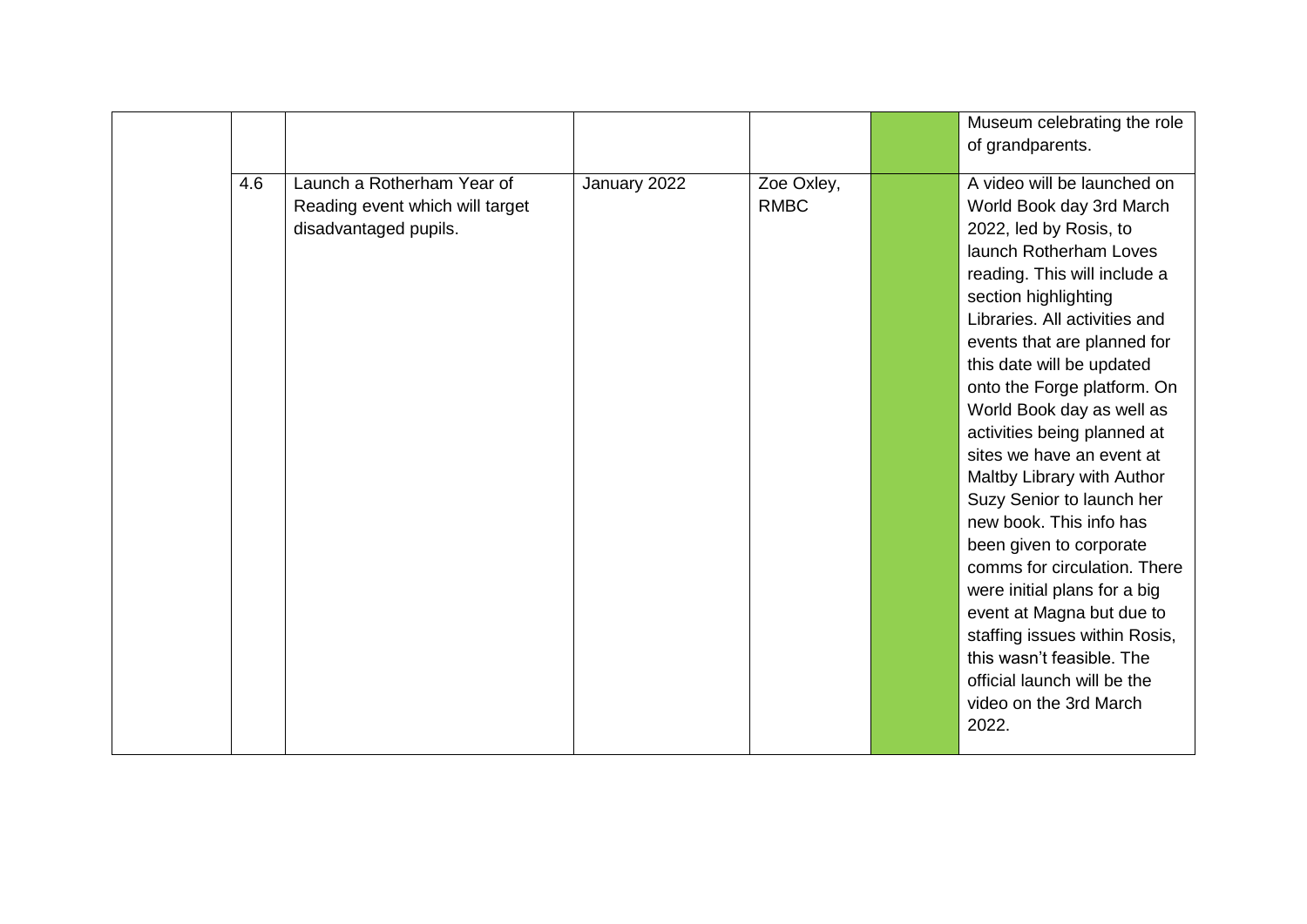| 4.7<br><b>March 2023</b><br>Zoe Oxley,<br>Utilise libraries as death positive<br>The first two good grief<br><b>RMBC</b><br>spaces, where the public can have<br>screenings have now taken<br>conversations around loss, grief,<br>place at Mowbray and<br>end of life planning and legacy.<br>Swinton. The open<br>discussion following the<br>screening was welcomed<br>and very well received. |
|---------------------------------------------------------------------------------------------------------------------------------------------------------------------------------------------------------------------------------------------------------------------------------------------------------------------------------------------------------------------------------------------------|
|                                                                                                                                                                                                                                                                                                                                                                                                   |
|                                                                                                                                                                                                                                                                                                                                                                                                   |
|                                                                                                                                                                                                                                                                                                                                                                                                   |
|                                                                                                                                                                                                                                                                                                                                                                                                   |
|                                                                                                                                                                                                                                                                                                                                                                                                   |
|                                                                                                                                                                                                                                                                                                                                                                                                   |
| Feedback so far has been                                                                                                                                                                                                                                                                                                                                                                          |
| great and given attendees                                                                                                                                                                                                                                                                                                                                                                         |
| an opportunity to share their                                                                                                                                                                                                                                                                                                                                                                     |
| experiences of death and                                                                                                                                                                                                                                                                                                                                                                          |
| grieving. Further good grief                                                                                                                                                                                                                                                                                                                                                                      |
| and open discussion                                                                                                                                                                                                                                                                                                                                                                               |
| sessions are planned for                                                                                                                                                                                                                                                                                                                                                                          |
| Maltby and Riverside. In                                                                                                                                                                                                                                                                                                                                                                          |
| addition to this a death café                                                                                                                                                                                                                                                                                                                                                                     |
| has been scheduled for                                                                                                                                                                                                                                                                                                                                                                            |
| Friday 25th March at Boston                                                                                                                                                                                                                                                                                                                                                                       |
| Castle with plans also                                                                                                                                                                                                                                                                                                                                                                            |
| underway to have a tour                                                                                                                                                                                                                                                                                                                                                                           |
| follow on from this around                                                                                                                                                                                                                                                                                                                                                                        |
| the oldest cemetery in                                                                                                                                                                                                                                                                                                                                                                            |
| Rotherham at Moorgate.                                                                                                                                                                                                                                                                                                                                                                            |
| Following the end of this                                                                                                                                                                                                                                                                                                                                                                         |
| project feedback will be                                                                                                                                                                                                                                                                                                                                                                          |
| reviewed and meetings                                                                                                                                                                                                                                                                                                                                                                             |
| scheduled with relevant                                                                                                                                                                                                                                                                                                                                                                           |
| parties to look at what offer                                                                                                                                                                                                                                                                                                                                                                     |
| can continue within libraries.                                                                                                                                                                                                                                                                                                                                                                    |
| Libraires will also look to                                                                                                                                                                                                                                                                                                                                                                       |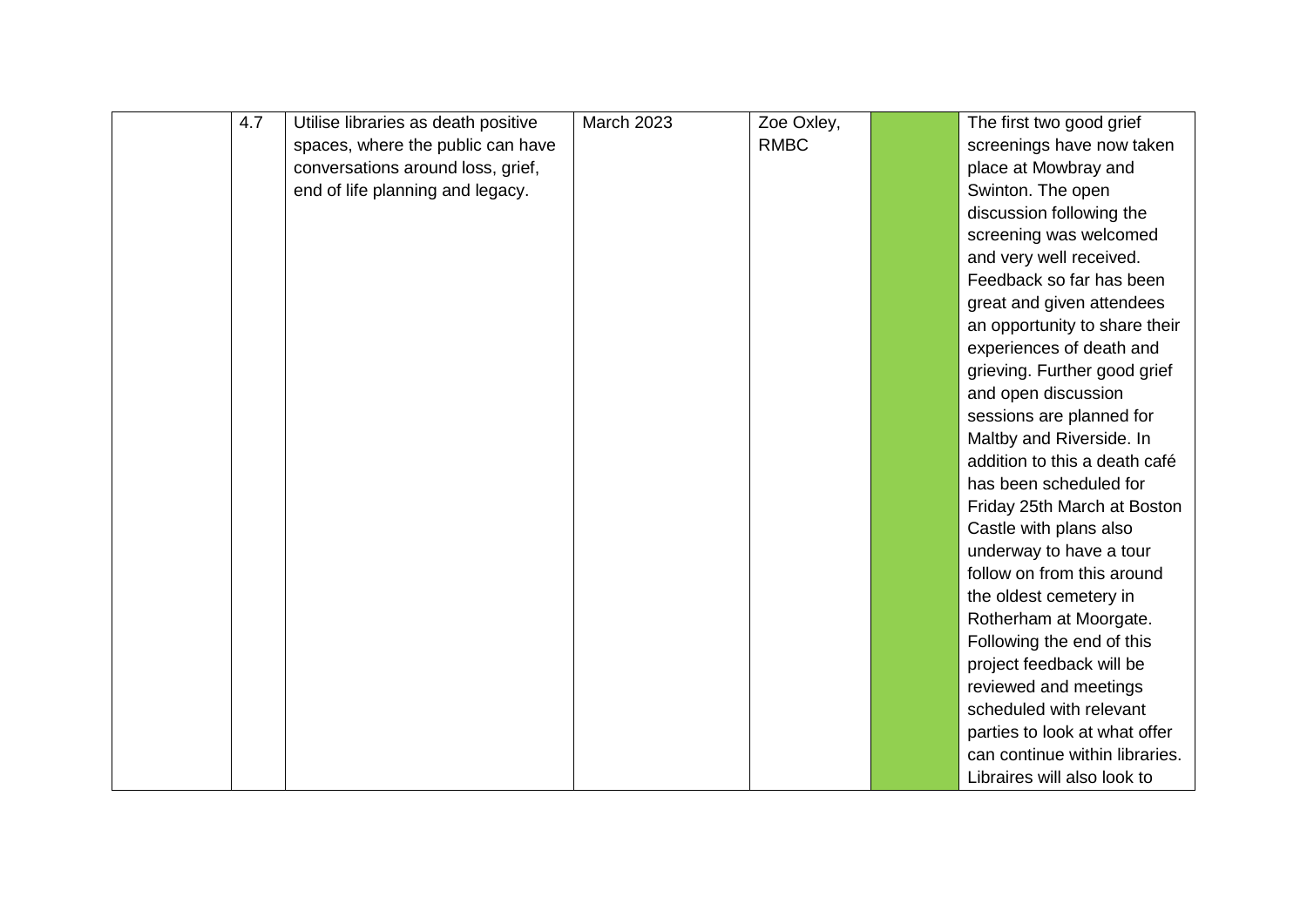|                                                                     |      |                                                                                                      |                                         |                                                                                        | utilise the Libraries<br>Connected tool kit on<br>becoming a death positive<br>library when it is published.                                                                                                                                                                                              |
|---------------------------------------------------------------------|------|------------------------------------------------------------------------------------------------------|-----------------------------------------|----------------------------------------------------------------------------------------|-----------------------------------------------------------------------------------------------------------------------------------------------------------------------------------------------------------------------------------------------------------------------------------------------------------|
| <b>Ensure</b><br>Rotherham<br>people are<br>kept safe<br>from harm. | 4.8  | <b>Embed the Home Safety</b><br>Partnership Referral Scheme with<br>key partners in Rotherham.       | <b>March 2022</b>                       | <b>Steve Adams</b><br>and Toni<br>Tranter,<br>South<br>Yorkshire<br>Fire and<br>Rescue | Work continues by SYFR<br>Partnership Team to embed<br>the referral scheme across<br>more organisations.                                                                                                                                                                                                  |
|                                                                     | 4.9  | Work with other partnership boards<br>on crosscutting issues relating to<br>safety and safeguarding. | Ongoing for the<br>duration of the plan | Board chairs,<br><b>RTP</b>                                                            | Work continues to maintain<br>the partnership relationship<br>between the safeguarding<br>boards, Safeguarding Adults<br>annual report was shared<br>with the Health and<br>Wellbeing Board in January<br>2022, and the Safeguarding<br>Children annual report will<br>be shared at the March<br>meeting. |
| Develop a<br>borough that<br>supports a<br>healthy<br>lifestyle.    | 4.10 | Undertake a review of the strategic<br>positioning of physical activity in<br>Rotherham.             | December 2021                           | Sam<br>Keighley,<br>Yorkshire<br>Sport<br>Foundation                                   | Sam is currently having<br>conversations with partners<br>to secure resources to<br>match Yorkshire Sport<br>Foundation resources to<br>create a post to lead this                                                                                                                                        |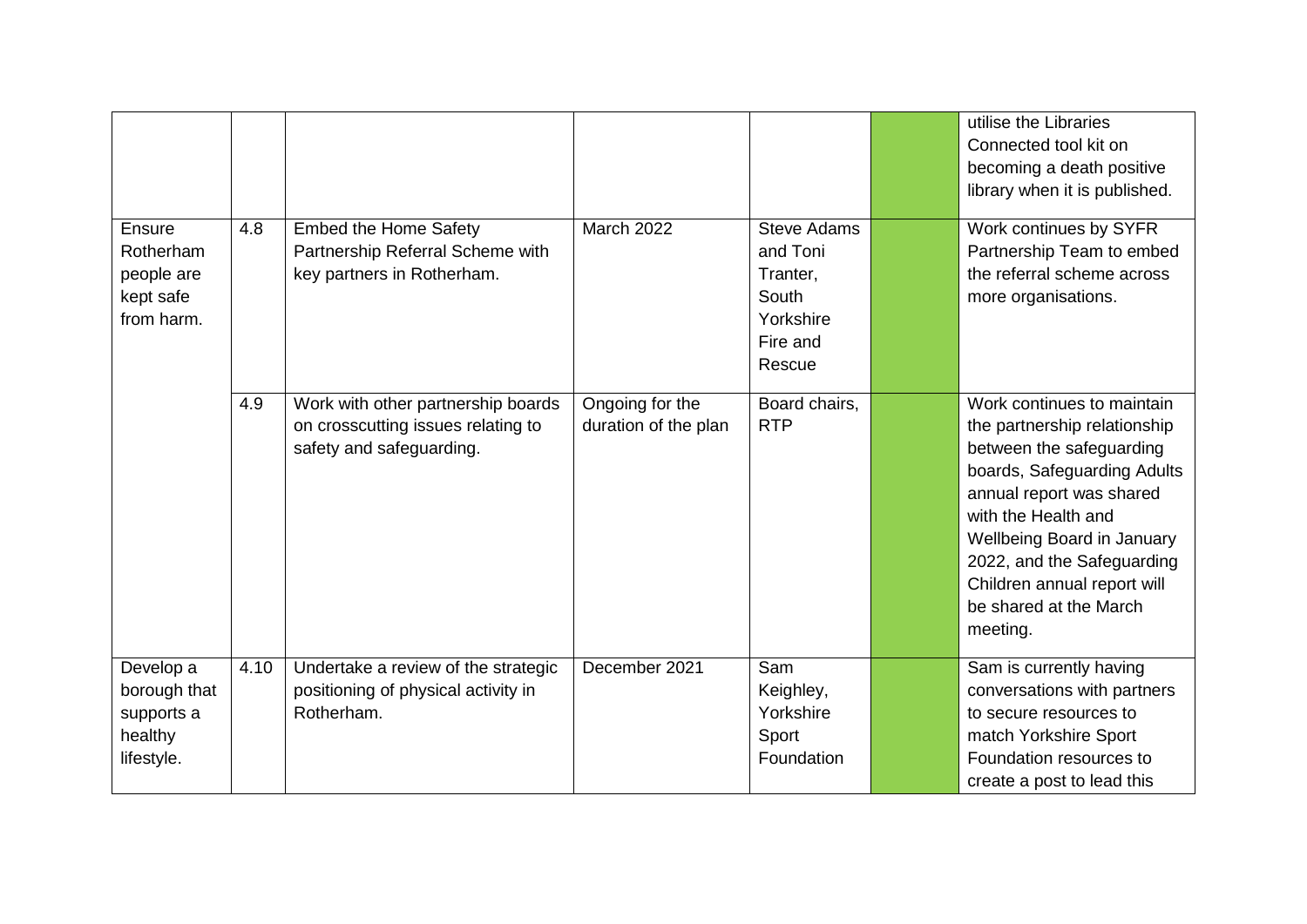|  |  | (supported | work. This should be agreed    |
|--|--|------------|--------------------------------|
|  |  | by Kate    | by the end of February. The    |
|  |  | Green,     | 4 priorities remain;           |
|  |  | RMBC)      |                                |
|  |  |            | All public sector<br>$\bullet$ |
|  |  |            | anchor organisations           |
|  |  |            | doing what they can            |
|  |  |            | as employers to get            |
|  |  |            | and keep their                 |
|  |  |            | workforces active.             |
|  |  |            | Creating the<br>$\bullet$      |
|  |  |            | conditions where               |
|  |  |            | social movements               |
|  |  |            | that normalise                 |
|  |  |            | physical activity can          |
|  |  |            | flourish.                      |
|  |  |            | Training front line            |
|  |  |            | workers across                 |
|  |  |            | multiple                       |
|  |  |            | organisations                  |
|  |  |            | (prevention, early             |
|  |  |            | intervention and               |
|  |  |            | clinical) to be                |
|  |  |            | confident to talk              |
|  |  |            | about and signpost             |
|  |  |            | people to being                |
|  |  |            | active.                        |
|  |  |            | Strengthen local<br>$\bullet$  |
|  |  |            | social prescribing             |
|  |  |            |                                |
|  |  |            | structures; including          |
|  |  |            | building the                   |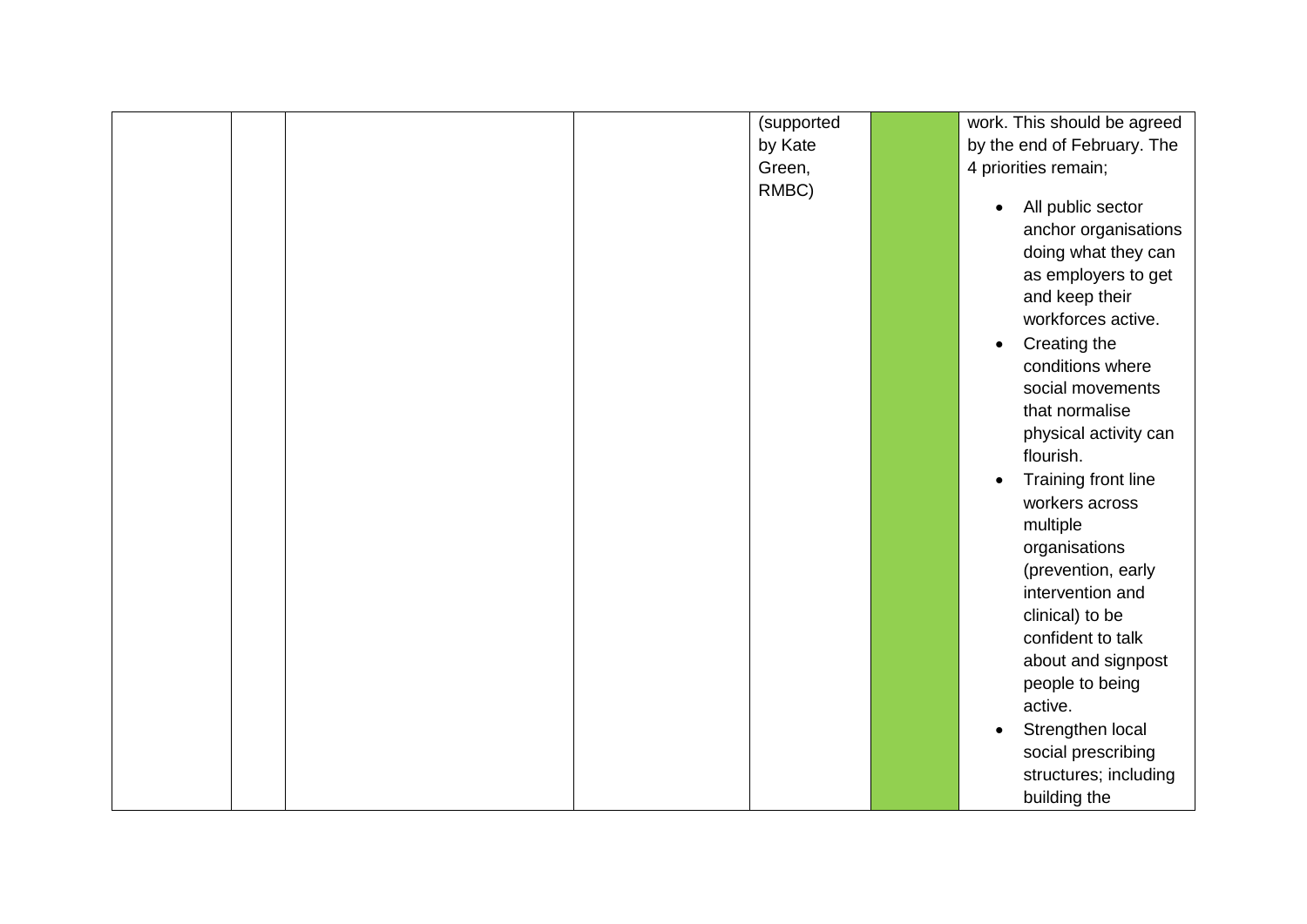|      |                                                                                                                          |                                                              |                               | confidence of G.P.'s                                                                                                                                                                                                                                                                                                                                                                                                                                 |
|------|--------------------------------------------------------------------------------------------------------------------------|--------------------------------------------------------------|-------------------------------|------------------------------------------------------------------------------------------------------------------------------------------------------------------------------------------------------------------------------------------------------------------------------------------------------------------------------------------------------------------------------------------------------------------------------------------------------|
|      |                                                                                                                          |                                                              |                               | and other prescribers                                                                                                                                                                                                                                                                                                                                                                                                                                |
|      |                                                                                                                          |                                                              |                               | to talk about the                                                                                                                                                                                                                                                                                                                                                                                                                                    |
|      |                                                                                                                          |                                                              |                               | benefits of physical                                                                                                                                                                                                                                                                                                                                                                                                                                 |
|      |                                                                                                                          |                                                              |                               | activity and refer                                                                                                                                                                                                                                                                                                                                                                                                                                   |
| 4.11 | Deliver a range of programmes to<br>welcome women and girls into<br>football, focussing on under-<br>represented groups. | Ongoing for the<br>duration of the plan<br>(up to July 2023) | Chris Siddall,<br><b>RMBC</b> | A range of programmes<br>are being advertised for<br>International women's<br>day on 7 <sup>th</sup> March.<br>A STEM project is being<br>worked up with local<br>schools for May<br>2 Pilot activities for<br>"Soccercise" are in the<br>planning at local leisure<br>centres.<br>A current focus on<br>activating the fanzones<br>during the tournament.<br>15x bursaries have been<br>awarded to local females<br>to become qualified<br>coaches. |
| 4.12 | Use football to encourage more<br>women and girls to adopt and<br>maintain a healthier lifestyle.                        | Ongoing for the<br>duration of the plan<br>(up to July 2023) | Chris Siddall,<br><b>RMBC</b> | Living a healthy lifestyle is<br>covered in Educational<br>settings across Rotherham.<br>With more schools getting<br>involved in the Girls Football<br>School Partnership this will<br>reach a wider audience.<br>The Women and Girls<br>Website, hosted by                                                                                                                                                                                         |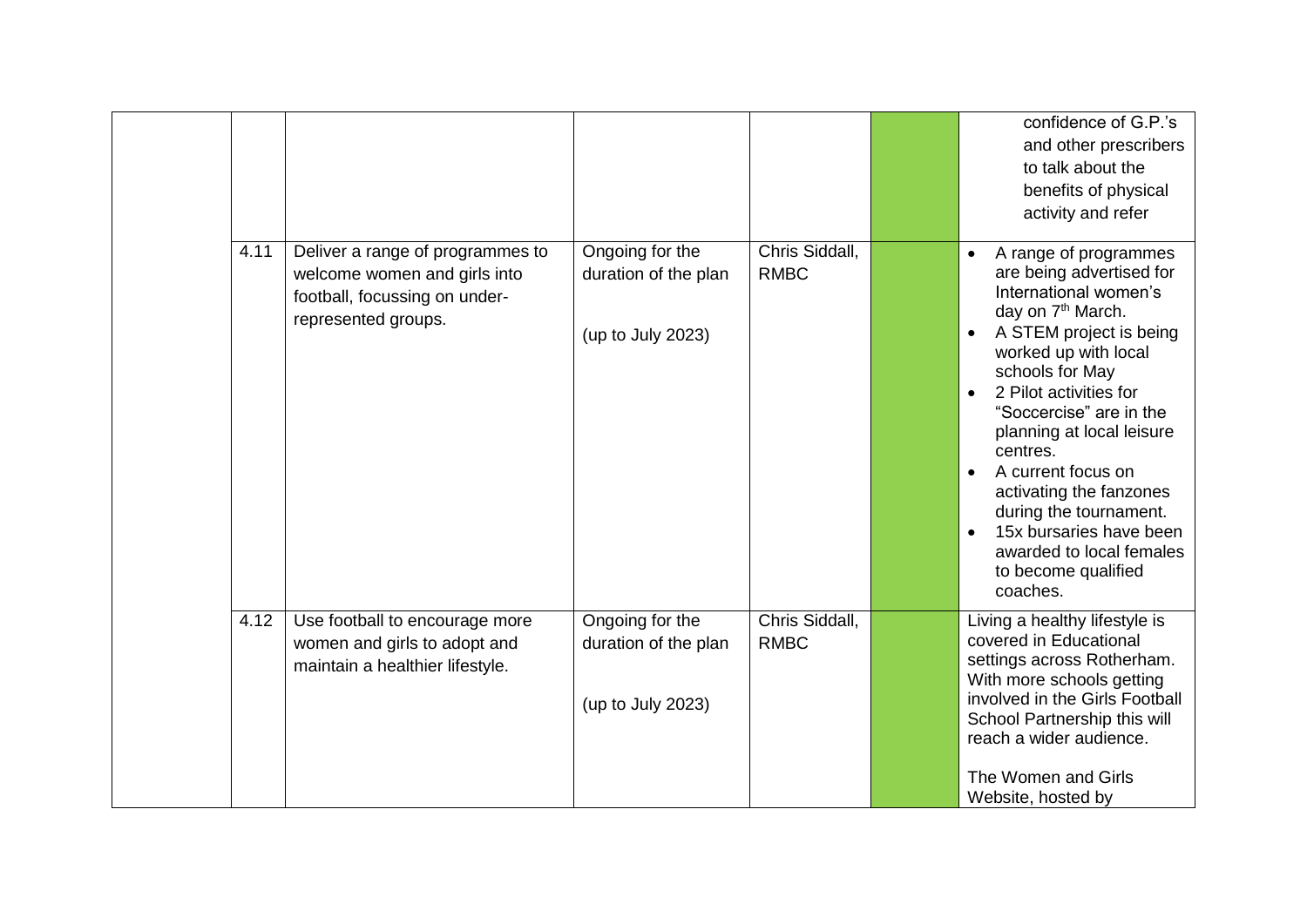|      |                                                                                                            |              |                      | Rotherham United CST, has<br>received further<br>improvements this past<br>quarter. |
|------|------------------------------------------------------------------------------------------------------------|--------------|----------------------|-------------------------------------------------------------------------------------|
| 4.13 | Complete public consultation on the<br>draft Cycling Strategy and present<br>the final draft for approval. | October 2021 | Andrew<br>Moss, RMBC | <b>Cycling Strategy approved</b><br>at Cabinet in January.                          |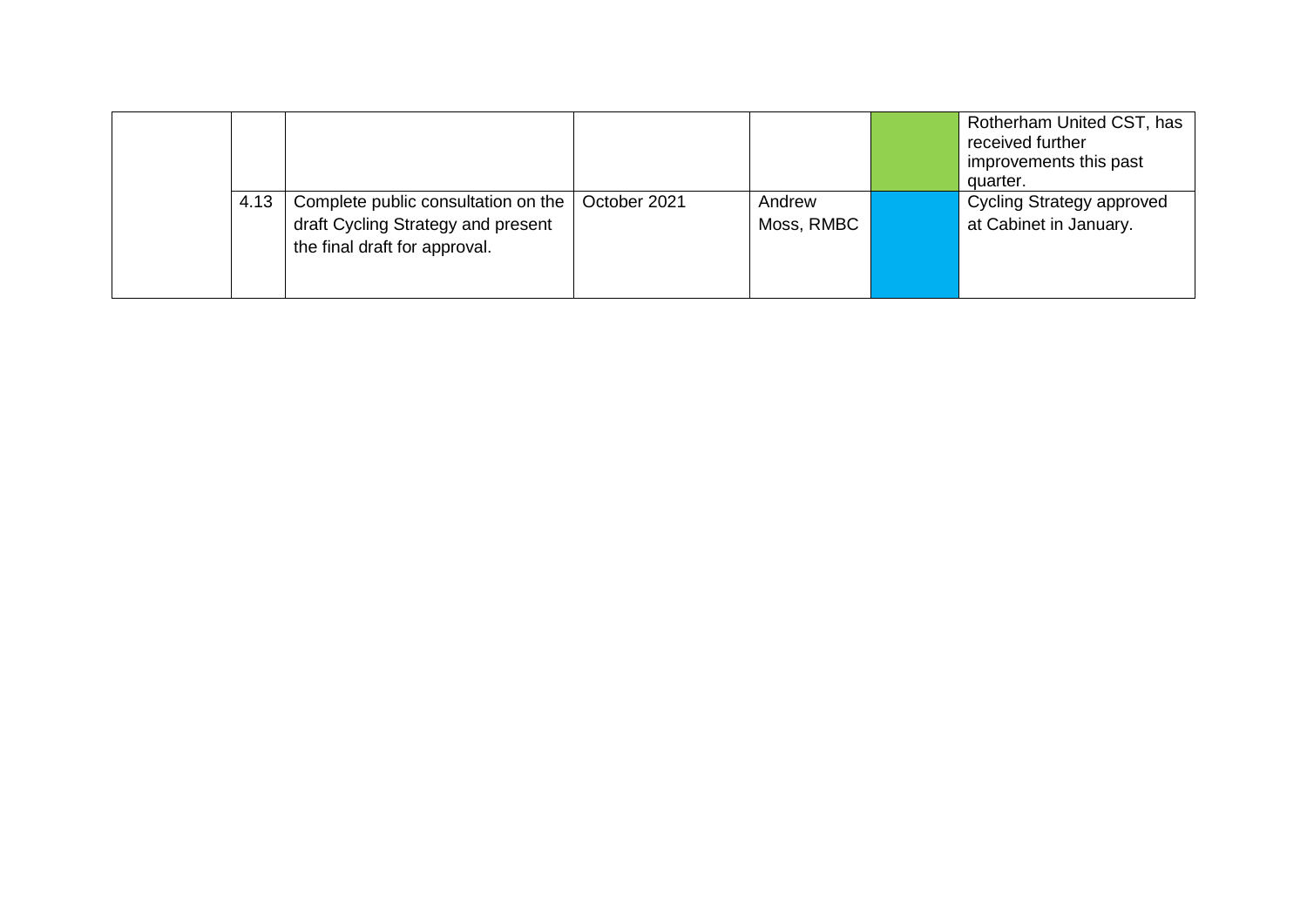## **Cross-cutting priorities**

| <b>Priority</b>                                                                 | #   | <b>Milestones</b>                                                                                                                       | <b>Timescale</b>                                                      | Lead(s)                              | <b>BRAG</b><br>rating | <b>Progress update</b>                                                                                                                                                                                          |
|---------------------------------------------------------------------------------|-----|-----------------------------------------------------------------------------------------------------------------------------------------|-----------------------------------------------------------------------|--------------------------------------|-----------------------|-----------------------------------------------------------------------------------------------------------------------------------------------------------------------------------------------------------------|
| Work in<br>partnership to<br>maximise<br>social value<br>across the<br>borough. | 5.1 | Undertake a baselining<br>assessment regarding social value<br>through the Rotherham Anchor<br>Network.                                 | March 2022                                                            | Karen<br>Middlebrook,<br><b>RMBC</b> |                       | Conversations remain<br>ongoing with partners to<br>develop a baselining<br>assessment regarding<br>procurement expenditure<br>made with local suppliers.<br>Information from partners is<br>expected in March. |
| Assess and<br>respond to the<br>impact of the<br>COVID-19<br>pandemic.          | 5.2 | <b>Commission State of the Sector</b><br>Research to understand the impact<br>of the pandemic on the voluntary<br>and community sector. | <b>Early 2022</b>                                                     | Shafiq<br>Hussain,<br><b>VAR</b>     |                       | South Yorkshire discussion<br>to approach the SoS work<br>from a SY perspective, still<br>expected to go out QTR1<br>2022.                                                                                      |
|                                                                                 | 5.3 | Update the GISMO directory,<br>taking into account the impact of<br>the pandemic of voluntary and<br>community sector organisations.    | End of September -<br>50% updated<br>End of December -<br>75% updated | Shafiq<br>Hussain,<br><b>VAR</b>     |                       | 80% updated (as of 11 <sup>th</sup><br>November 2021.)<br>Further update to be<br>provided in April 2022                                                                                                        |